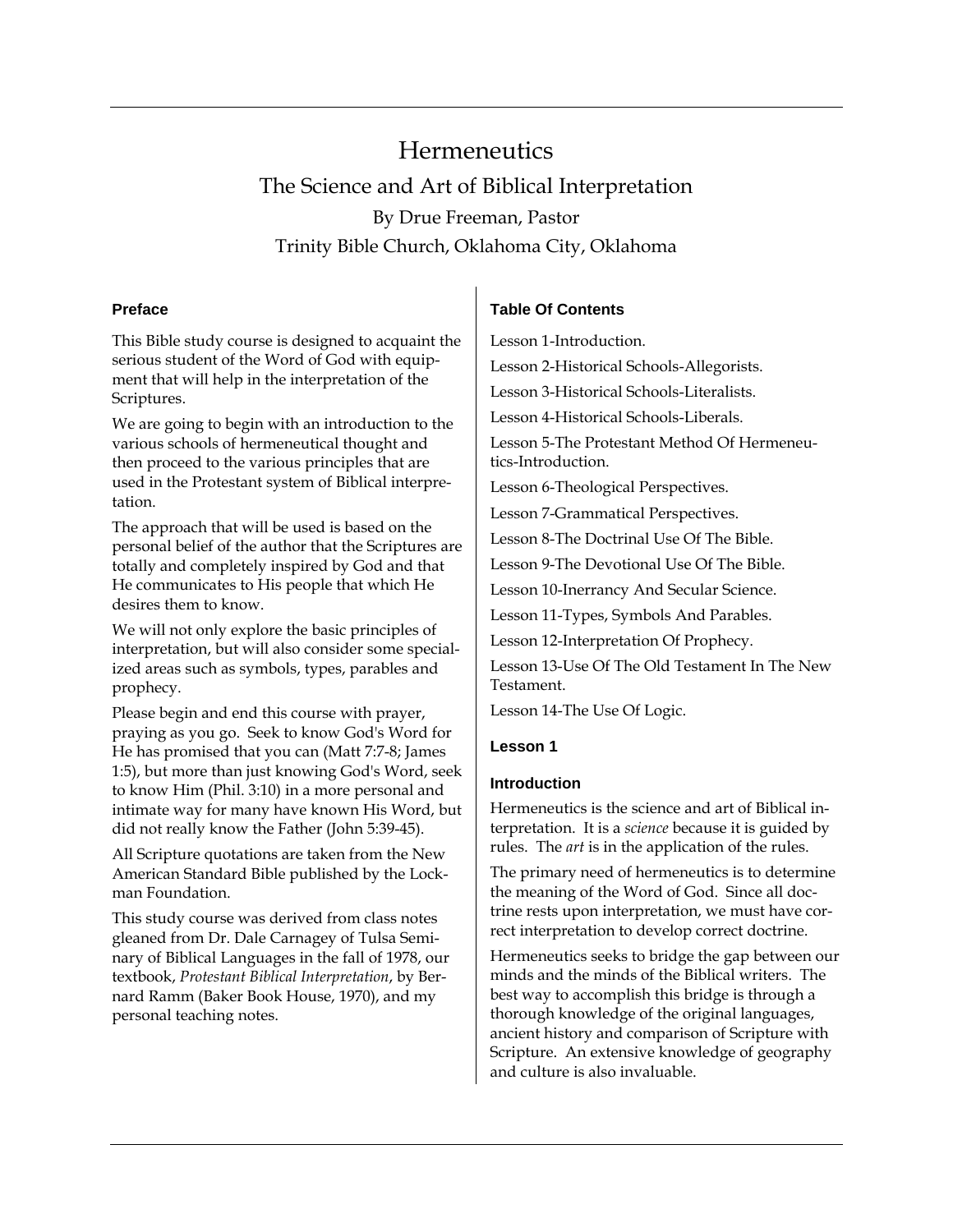The step of faith that we must make is the inspiration of Scripture (2 Tim 3:16). This establishes the boundaries for correct understanding of the Word.

We also must seek to determine the true text. This discipline is called *textual criticism*. *Lower criticism* seeks to determine the author and date of the writing. So called "*Higher Criticism*" is a liberal approach to Scripture that does not accept complete inspiration of the Bible.

There is a need for intellectual honesty and education. One may have the rules memorized, but may not be able to apply them, or may seek to apply them in a biased manner. The objective of the interpreter is to read out of the text (exegesis) not to read one's own viewpoints in to the text (eisegesis). One way to become as objective as possible is prayerfully and thoughtfully consider any and all alternatives in a given passage.

Interpreters should approach the text in humility, meaning that the interpreter must be teachable and realize that he should never stop learning. Interpreters must also recognize that inspiration (which comes from God) is infallible, but personal illumination is not.

# **The Qualifications of an Interpreter:**

- 1. One must be a Believer because correct interpretation requires the work of the Holy Spirit. 1 Cor 2:14-16
- 2. One must be filled with the Holy Spirit. Eph 5:18
- 3. One must possess a desire to know. Matt 7:7- 8
- 4. One must be seeking to correctly interpret God's Word. 2 Tim 2:15
- 5. One should have some spiritual education over a period of time. 1 Tim 3:6

#### **For Personal Study**

- 1. Why is the study of Hermeneutics both a science and an art?
- 2. What is the primary need of Hermeneutics?
- 3. What is the best way to bridge the gap between my mind and the mind of the writer?
- 4. What is the "step of faith" that I must take to begin to interpret the Scripture?
- 5. Is my interpretation infallible? Explain.

6. Do I fit the qualifications for an interpreter? If not, why?

# **Lesson 2**

#### **Historical Schools-Allegorists**

# General

An "Allegory" is a symbolic representation. There were schools of interpretation that took the literal words of Scripture and assumed that they were symbolic of deeper spiritual truths. While there are some obvious symbols in the Word of God such as in Ezekiel 1, it would be a human assumption to claim that all of Scripture is symbolic and that the literal has no significant meaning.

#### Greek Allegorical Schools:

The Greek Allegorical Schools were concerned only with their own writings, but their method of interpretation was adopted by both Jews and Christians. Their philosophical and historical traditions which were stated by Thucydides and Herodotus were always at odds with their religious traditions which were stated by Homer and Hesiod. They relieved the tension by allegorizing the religious.

#### Jewish Allegorical Schools:

The major writers for the Jewish Allegorical School were Aristobulus (160 BC) and Philo (20 BC - 54 AD). Philo tried to reconcile the Hebrew faith with Greek philosophy. These allegorists claimed that the literal was for the immature.

The Jewish Allegorists developed Canons (a regulation or standard) for allegorical interpretation that told them when they were to interpret in this manner. If they found a statement that was "unworthy" of God, or statements that either seemed to contradict or in any way presented a difficulty, they felt free to interpret allegorically. Also, if the record itself was allegorical in nature or they ran into grammatical peculiarities or symbols they turned to allegory.

#### Christian and Patristic Allegorists:

The Christian and Patristic Allegorists believed that the Old Testament was a Christian document but considered it to be full of parables, enigmas, and riddles. They also ignored the historical connections of scripture and believed that Greek philosophy was to be found in the Old Testament.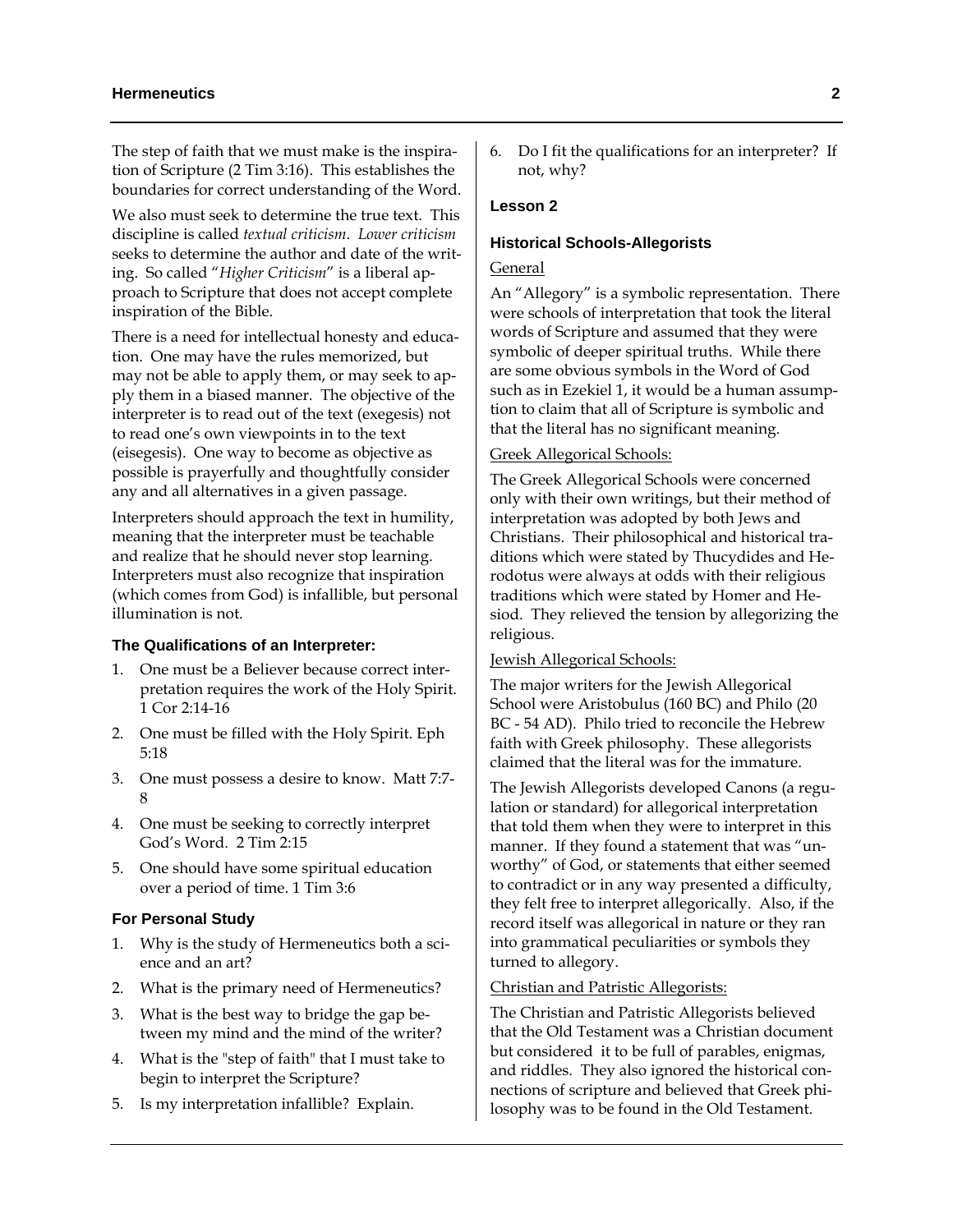One of the major writers was Clement of Alexandria (c.150 A.D.) who claimed that there were five possible meanings. The Historical meaning which concerned the actual event; The Doctrinal meaning which included moral and theological teachings; The Prophetic meaning which was concerned with predictions and types; the Philosophical meaning which sees meaning in objects and historical persons; and the Mystical meaning which involved deeper moral, spiritual or religious truth found via symbols.

Origen was a student of Clement who sought to escape the crudities of lay people by taking everything symbolically. He tried to make scripture acceptable to philosophers. Origen's approach was threefold in that the Literal meaning was the Body of Scripture, the Moral sense was the Soul of Scripture, and the Allegorical sense was the Spirit of Scripture. He believed that true exegesis was Spiritual (allegorical) exegesis.

Jerome (347-420) translated the Bible into Latin and that translation is called the Vulgate. It has been the only official Bible of the Roman Catholic Church since the Council of Trent in 1545. Jerome suggested that the Apocrypha be put in Bible.

Augustine sought to develop a theory of signs. A sign is a thing apart from the impression that it presents to the senses and which causes of itself some other thing to enter our thoughts. He based his position on 2 Cor 3:6 which says "who also made us adequate as servants of a new covenant, not of the letter, but of the Spirit; for the letter kills, but the Spirit gives life." Augustine's requirements for proper interpretation were: 1) an interpreter must be a believer; 2) the literal meaning and historical setting must be held in high regard; 3) Scripture has a double meaning, therefore the Allegorical method is proper; 4) recognize that there is significance in numbers; and 5) the Old Testament was a Christian document and Christ should be sought there. Augustine believed that true exegesis had to consult the meaning of the writer, then the "analogy of faith" which is found in the true orthodox creed and add love, which is spiritual intuition.

Some of Augustine's other teachings were: 1) that one had to pay attention to the context; 2) if the interpreter is insecure in his basic beliefs, he can't be part of the orthodox faith; 3) that one must not

try and make the Holy Spirit a substitute for the tools; 4) that the obscure passage must yield to clear; and 5) that one must also note progressive revelation within its historical context (some say that he failed to apply this point himself).

#### Roman Catholic School:

The Allegorism of Roman Catholicism employed a "spiritual" or "mystical" interpretation of the Word. In general, the Roman Catholics combined Typology and Allegory and sought the Moral Interpretation. They believed that the literal and historical interpretation is the foundation of the study of the Bible, but that the "spiritual" or "mystical" meaning, which is beyond the literal, is what we should really seek.

The Roman Catholics use the Latin Vulgate (a Latin translation by Jerome from the Hebrew and Greek) as though it were the original text. The Catholic interpreter accepts what The Church has said about various matters as unequivocal truth. They believe that The Church is the official interpreter since The Bible is not given to the world but deposited with the Church. Also at the heart of their beliefs is that the Christian *Deposit of Faith* is in the Catholic Church. Therefore, no passage of Scripture can be validly interpreted in a manner that conflicts with the Roman Catholic Doctrinal system. Their view of the "analogy of faith" is to compare a particular interpretation with Church Dogma.

The Roman Catholic "Guide to Interpretation" is that interpretation:

- must be solely about faith and morals.
- is not bound by national or scientific matters.
- must bear witness to Catholic tradition.
- must have a unanimous witness by the Church Fathers.
- is to be explained by unwritten tradition when the passage is obscure.
- follows the "Principle of Development" meaning the doctrines of the New Testament were 'seeds' and not complete units in themselves.
- also follows the "Principle of Implication" which is called "Epigenesis" meaning that doctrines grow, develop and change.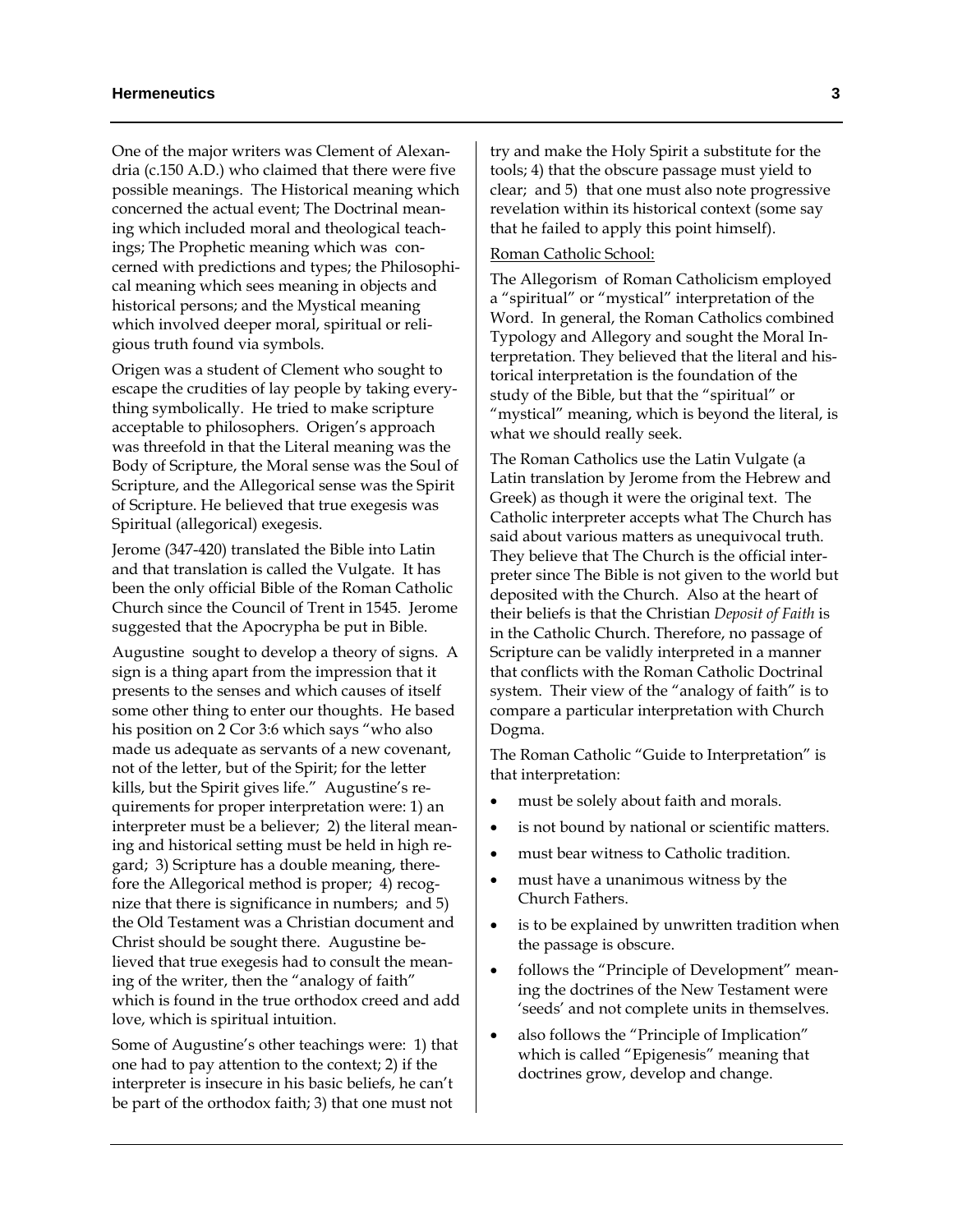## **For Personal Study**

- 1. What is an allegory?
- 2. What is the major assumption of the Allegorical School of thought?
- 3. From which Allegorical School did both the Jews and Christians get their foundation?
- 4. How did the Jewish Allegorical School originate?
- 5. How do Allegorists view Literalists?
- 6. What were the five possible meanings of Scripture according to Clement of Alexandria?
- 7. What were the body, soul and spirit of Scripture according to Origen?
- 8. Evaluate the basic teachings of Augustine.
- 9. Discuss the basic hermeneutical system of Roman Catholicism.

## **Lesson 3**

# **Historical Schools-Literalists**

# General:

The literal method of interpreting the Bible is to accept as basic the literal rendering of the sentences unless by virtue of the nature of the sentence or phrase this is not possible. This allows for figures of speech, fables and allegories. When reasons exist for something beyond the literal meaning, there must be some type of control.

#### Jewish Literal School

Ezra founded this school when he translated the Hebrew to Aramaic for the Jews who were coming out of captivity (Neh 8:1-8). The Jewish Canons of interpretation were that:

- the Word is to be understood in terms of sentence and the sentence by its context.
- one should compare similar topics of scripture and give the clear passages preference over the obscure.
- one must pay close attention to spelling, grammar, and figures of speech.
- Logic is be used to apply scripture to life in circumstances where the Bible is silent.

The Literal school recognizes the Divine accommodation of Revelation to men.

# Some Problems in the Literal School:

The "hyperliteralists" who are also called "letterists" took things to the extreme and were constantly looking for hidden meanings lying "under" the surface of the text.

The Cabbalists (Kabbalists) often allegorized the letters. They used *notarikon* where each letter stood for another word. They also used a method called *gemetria* which assigned numerical values to words, and then compared numbers and a system called *termura* which changed the letters of words to form new words.

# Syrian School of Antioch

The Syrian School of Antioch avoided letterism and allegories. Lucian and Dorotheus were founders, around 325 A.D. Arius and Eusebius studied at this school. Diodorus who was the first presbyter of Antioch until 378 AD, then the Bishop of Tarsus, also was part of the school at Antioch. There exist many extant writings from the students of this ancient school.

Theodore of Mopsuestia was a student of Diodorus who was intellectual and dogmatic. He denied the inspiration of some books of the Bible, but he also denied Allegory.

John Chrysostom who was also called "the golden-mouthed" was a talented exegete and communicator who recognized inspiration and totality of the Canon.

This School debated Origen's Allegorical school.

The Syrian School:

- recognized a plain-literal and a figurativeliteral sense of Scripture.
- were not "letterists."
- avoided the authoritarian exegesis of the Roman Catholics.
- insisted on historicity of Old Testament events.
- related the Old Testament and New Testament *Typologically*, not Allegorically.
- recognized Progressive Revelation.
- held that the bond between the Old Testament and New Testament is prophecy.

This is the line of descent passed through by the writer of this course.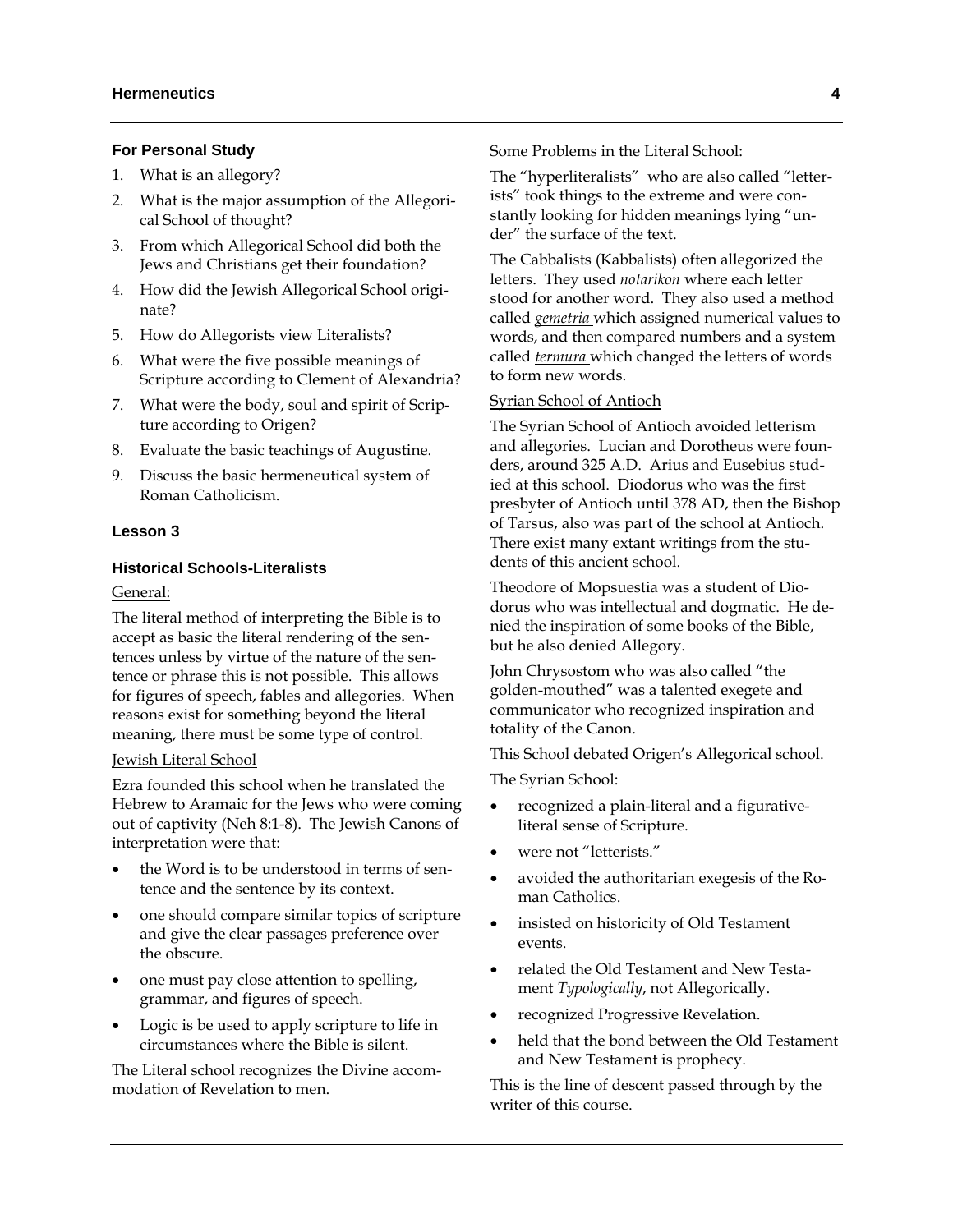# The Victorines:

The major representatives of The Victorines were Hugo of St. Victor, Richard of St. Victor, and Andrew of St. Victor. They noted the importance of history and geography, which is the natural background for literal exegesis. They emphasized syntax, grammar and exegesis and did not get involved in letterism.

# The Reformers:

The Reformers based their approach on the philosophical system of Occam. This system first separated Grace and Nature and said everything we know about God is via Divine Revelation. The second factor involved a renewed study of Hebrew and Greek. Erasmus published the first Greek New Testament in 1516.

The Reformer Martin Luther held the following hermeneutical principles:

- The Psychological Principle which recognized faith and illumination.
- The Authority Principle which held that the Bible is the supreme authority and is above church authority.
- The Literal Principle, which rejected allegory as, used by the Catholics. (They were not adverse though if the context were Christ and not something about the papacy). They accepted the primacy of the original languages and paid attention to grammar, time frame, circumstances, conditions, and context.
- The Sufficiency Principle, which indicates that the Bible is a clear book and a devout student, can understand it. This includes the fact that Scripture interprets scripture, so one must let the clear interpret the obscure. They also employed the "Analogy of Faith" which was believed to be the theological unity of the Bible and not the recognized dogma of an institution.
- The Christological Principle states that the function of all interpreters is to find Christ.

(The Roman Catholics seek to do this with Allegory)

• The Law-Gospel Principle which recognizes that the Law is not necessary for salvation.

In the Post-Reformation Era Ernesti published *Institutio Interpretis in* 1761 which stated that grammatical exegesis had authority over dogmatic exegesis which was the Roman Catholic method.

# Devotional Schools:

This group emphasizes the edifying aspects of Scripture as per 2 Tim 3:16. The Medieval Mystics who used the Scriptures to promote the mystical experience led this school. The Victorines fell into this category.

# Pietists

This was started by Philip Spener (1635-1705 and August Francke (1663-1727) who attempted to recover the Bible as spiritual with the intended use of edification. It was a reaction against those who read the Bible only to tear down others. Bengel was the chief exponent. The Pietists emphasized grammatical and historical interpretation seeking to apply it to life.

The Pietists influenced the Moravians. This evangelical movement can be traced to Moravia and Bohemia (Czechoslovakia). Count von Zinzendorf (1700 - 1760), the leader of the Bohemian Brethren was a part of the Devotional School. The Pietists also influenced the Puritans including John Wesley, Jonathan Edwards, Mathew Henry, and the Quakers.

The problem they faced was one of having only pious reflections of Scripture without clear explanations. The Modern Devotional School claims devotions are absolutely necessary as Christians need applications to live by. The weaknesses of this school are that it can easily fall prey to Allegory, and often, pious reflections are substituted for valid exegesis.

#### **For Personal Study**

- 1. Describe the Literal approach to God's Word.
- 2. What were some of the problems in the Literal School and why would they be problems?
- 3. Which Literal School debated Origen's Allegorical School and who were some of its famous students?
- 4. Discuss the principles held by the Syrian School.
- 5. Discuss Luther's principles of hermeneutics.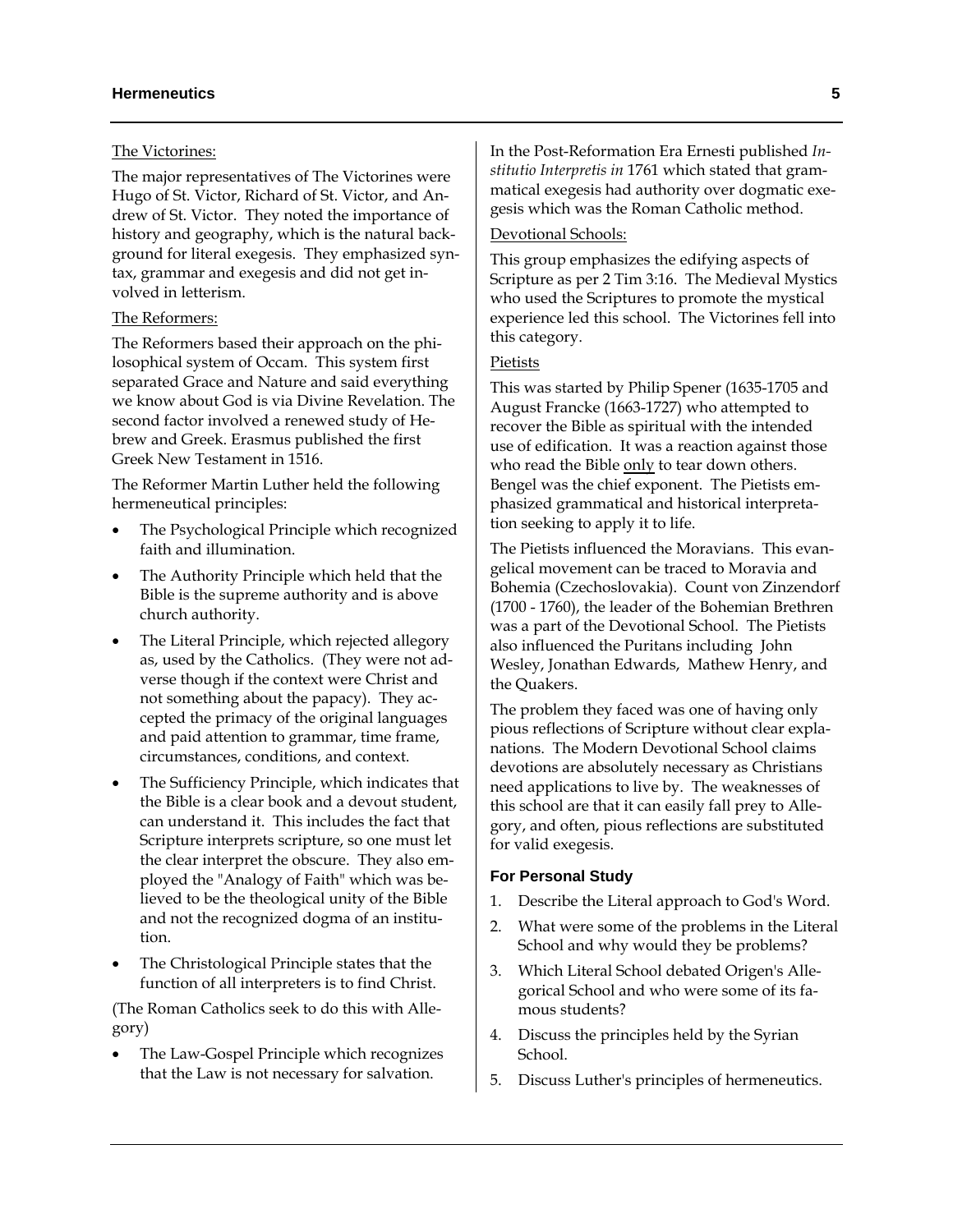# **Hermeneutics 6**

6. Discuss the strengths and weaknesses of the Pietists.

## **Lesson 4**

# **Historical Schools-Liberals**

The Liberal School of interpretation grew primarily out of the debate between rationalism and authoritarianism. Whatever was not in harmony with 'educated' morality was rejected.

The Liberal system of hermeneutics is that:

- The Modern Mentality was to govern one's approach to scripture.
- The Bible is just another book.
- Miracles are not to be accepted because they are not scientific.
- Hell, sin, and depravity are rejected because they offend moral sensitivities.
- The text may be rearranged.
- They reject all forms of Inspiration.
- Revelation is redefined to mean human insight into religious truth.
- Doctrinal and theological content are not binding.
- They believe that religious experience is fundamental and that theology is an afterthought.

The Liberal School applied Evolution to the religion of Israel. Thus they held that Jesus was a good man of the highest prophetic order and was transmuted by theological speculation and Greek metaphysics into the God-man of the creeds.

They believe that the writers of the Bible accommodated their recipients and hence the Bible is not binding on us. Liberalism also rejects typology and prophecy. They place a high value on philosophy and use a synthetic system that comes from beginning with a thesis and adding to it an antithesis thus forming a synthesis.

Some of the different names Liberalism appears under are:

- Neo-Orthodoxy which seeks to recover the insights of the Reformers. Karl Barth was the chief representative of this movement.
- Neo-Supernaturalism which reinstates category of transcendental.
- Logotheism which seeks a new theology of the Word of God.
- Neo-Evangelicalism which seeks to recover the Christian gospel in contrast to social gospel.
- Neo-Liberalism which has not really broken with liberalism.
- Biblical Realism which is a new effort to discover theological interpretation of the Bible.

# Neo-Orthodoxy:

The approach of Neo-Orthodoxy to the interpretation of the Bible:

- denies the infallibility, inerrancy, and Divine revelation of Scripture.
- says that only God can speak for God and thus revelation only comes when God speaks.
- claims that His speech is His personal presence, not mere words.
- views the Bible as a witness and record to revelation, but is not revelation.
- believes only that which witnesses to Christ is binding.
- believes we cannot interpret the particulars or specifics of Scripture.
- interprets mythologically the Creation accounts, the fall of man, and the Second Advent.
- believes you can read the Bible without any attempt to understand it (Existential).
- recognizes paradoxes.

#### "Holy History" School:

Another part of the Liberal School believed in a *Heilsgeschichtliche*, which is German meaning "Holy History" or "Salvation History." Von Hoffman who tried a new system based on the experience of regeneration, history, the fact of the Church and Scripture started it. They accepted "Higher Criticism" which believed the books in the Bible to be written by several authors over the period of several hundred years.

The approach of the "Holy History" was that an historical event had roots in the past, meaning in the present, and was a preview of the future. It was also called the "Organic" view and when ap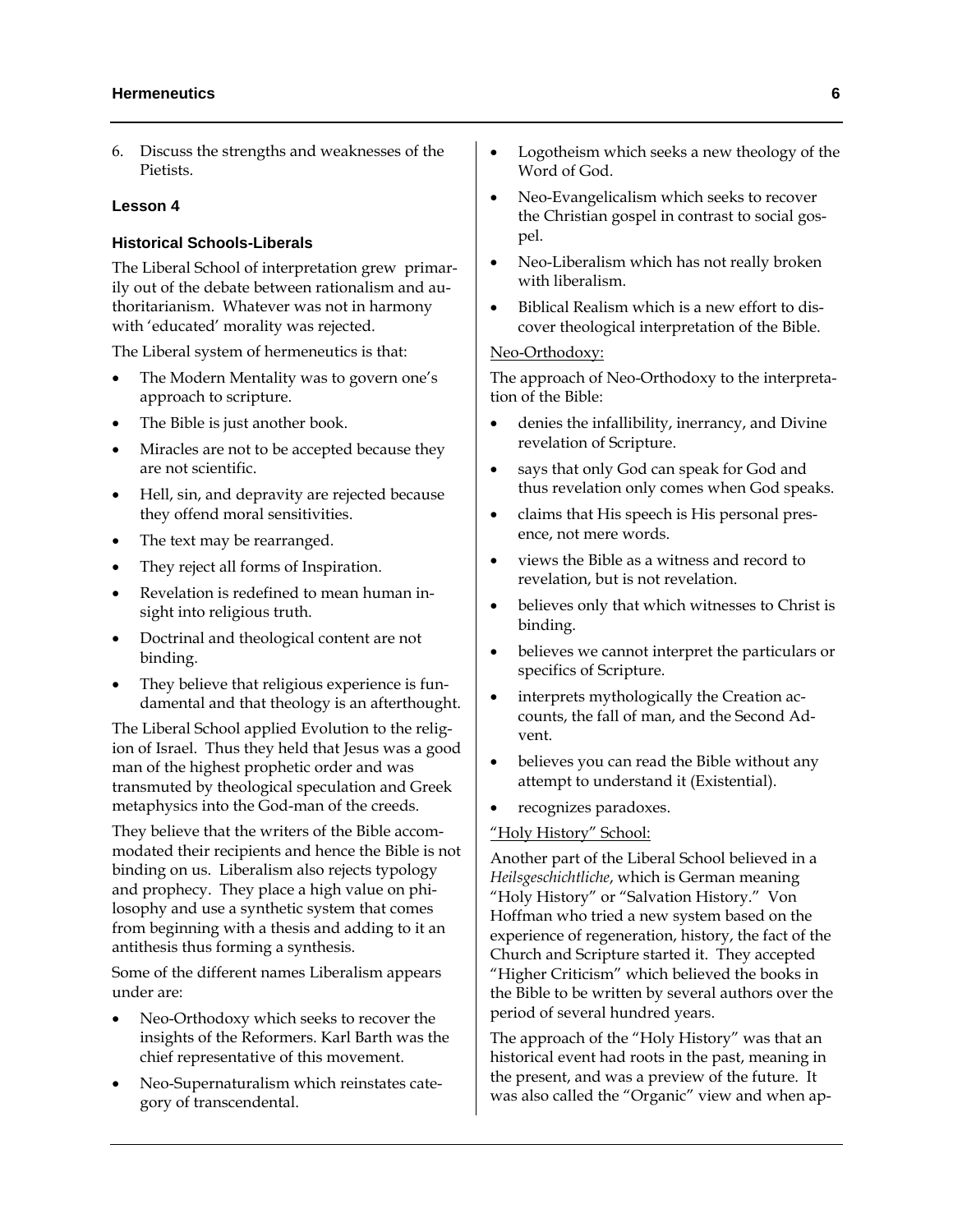plied meant that interpretation was to be dynamic (ever-changing). This school turned applications into interpretations and believed that the Bible is the Bible if you make it *your* Bible.

Their Hermeneutics involve:

- The "Quest for Life" movement of document which is an attempt to discover unity of the book, to determine to whom it was written and find the flow of ideas
- comprehending the Bible's message in context of the author's view of life and reality as seen by the rational mind.
- determining the relationship, which exists between the ideas of the documents and the ideas of our own mind, namely reading into The Word our viewpoints which is, called eisegesis.
- critically studying the Bible since criticism establishes authenticity.

#### The New Hermeneutics:

Rudolf Bultmann (1884-1976) introduced the German Hermeneutical Principle also called the "New Hermeneutics." Its principles are that:

- all matters of fact are settled by science and thus rejects miracles. (Scientific)
- the historical setting of a concept becomes more important than the strict interpretation of that concept. (Critical)
- the 1<sup>st</sup> Century church expressed faith mythologically. (Mythological)
- the modern person must strip away the myths. (Demythological)
- faith lives only by decision and does not need to be objective or have historical support. (Dialectical)
- scriptures are a witness that revelation does occur, but it is not directly the Word of God. (Revelational)
- there is no Old Testament predictions of the New Testament events. (The Law)

They are on a quest for the "historical Jesus" speaking of the person apart from what they view as myth. The Liberal Hermeneutic is based on how each person may see or understand his own world and experience. They view language as a

"speech-event" and thus it does not carry responsibility even if coming from God.

#### **For Personal Study:**

- 1. Where did the Liberal School of interpretation come from?
- 2. What philosophical theory did the Liberals apply to Scripture?
- 3. Discuss their basic positions.
- 4. What is my overall evaluation of the liberal hermeneutical system?

#### **Lesson 5**

#### **The Protestant System Of Hermeneutics**

# Introduction

The Divine Inspiration of Scripture is the foundation from which we begin, for "All Scripture is inspired by God and profitable for teaching, for reproof, for correction, for training in righteousness; that the man of God may be adequate, equipped for every good work. (2Tim 3:16-17). The Protestant Approach to Hermeneutics recognizes that the Bible must be understood as absolute truth including all the miracles. This adds new depth to common words such faith, love, redemption and salvation because not only are concepts presented but facts are given to validate the concepts.

Also at the core of "How to Study the Bible" is acceptance of the fact that the Bible has been inspired by God in its entirety. This is called verbalplenary inspiration indicating that every part of the Bible has been inspired by God.

To correctly interpret God's Word first requires that the individual is a Believer in the Lord Jesus Christ because, "a natural man does not accept the things of the Spirit of God; for they are foolishness to him, and he cannot understand them, because they are spiritually appraised. But he who is spiritual appraises all things, yet he himself is appraised by no man. For who has known the mind of the Lord, that he should instruct Him? But we have the mind of Christ (1 Cor 2:14-16)." The second requirement for correct interpretation of God's Word is directly related to one's relationship with the Holy Spirit, because it is His function to "guide us into all truth (John 16:13)." The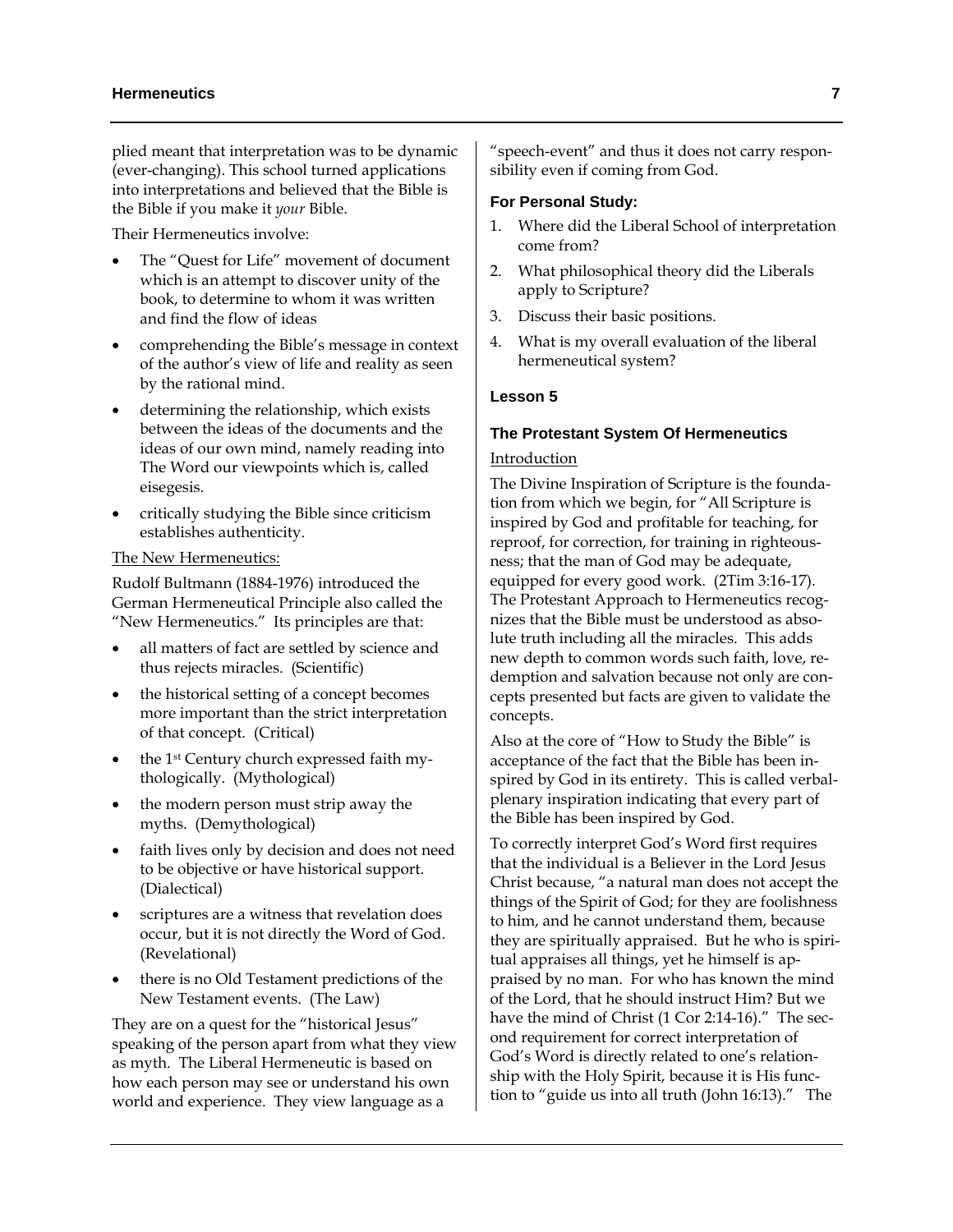third requirement is an intellectual honesty that consistently and eagerly uses the tools that God has given us to learn His Word. We are instructed to, "Be diligent to present yourself approved to God as a workman who does not need to be ashamed, handling accurately the word of truth (2 Tim 2:15)."

The goal of interpretation is always to be love. All goals in life are supposed to revolve around what the Lord Jesus Christ Himself called the "Two Greatest Commandments." In Mark 12:28-31, the text reports, "And one of the scribes came and heard them arguing, and recognizing that He had answered them well, asked Him, "What commandment is the foremost of all?" Jesus answered, "The foremost is, 'Hear, O Israel! The Lord our God is one Lord; and you shall love the Lord your God with all your heart, and with all your soul, and with all your mind, and with all your strength.' "The second is this, 'You shall love your neighbor as yourself.' There is no other commandment greater than these." The Apostle Paul gave his teaching objective in 1 Tim 1:5 which says, "the goal of our instruction is love from a pure heart and a good conscience and a sincere faith."

The intent of this love-guided teaching should be to promote the Spiritual growth of the Believer in the Lord Jesus. This principle is clearly taught in Ephesians 4:11-16, that says, "And He gave some as apostles, and some as prophets, and some as evangelists, and some as pastors and teachers, for the equipping of the saints for the work of service, to the building up of the body of Christ; until we all attain to the unity of the faith, and of the knowledge of the Son of God, to a mature man, to the measure of the stature which belongs to the fullness of Christ. As a result, we are no longer to be children, tossed here and there by waves, and carried about by every wind of doctrine, by the trickery of men, by craftiness in deceitful scheming; but speaking the truth in love, we are to grow up in all aspects into Him, who is the head, even Christ, from whom the whole body, being fitted and held together by that which every joint supplies, according to the proper working of each individual part, causes the growth of the body for the building up of itself in love."

Interpretation must be tested with the words of the Lord Jesus Christ. In 1 Timothy 6:3-5, Paul says, "If anyone advocates a different doctrine, and does not agree with sound words, those of our Lord Jesus Christ, and with the doctrine conforming to godliness, he is conceited and understands nothing; but he has a morbid interest in controversial questions and disputes about words, out of which arise envy, strife, abusive language, evil suspicions, and constant friction between men of depraved mind and deprived of the truth, who suppose that godliness is a means of gain."

#### **For Personal Study**

1. What is the foundation of the Protestant system of Hermeneutics? Why?

What are three personal requirements for the interpretation of Scripture?

3. What should be the objective of all interpretation and why?

4. What should our teaching promote and why?

5. What is the standard we are to use to test interpretation?

#### **Lesson 6**

#### **The Protestant System Of Hermeneutics:**

#### Theological Perspectives

There are certain theological perspectives that our method of Bible study must include in order for us to approach the text and interpret Scripture properly.

The first principle involves the Clarity of Scripture, which is clearly taught in 2 Pet 1:20-21 and 1Cor 14:33. The passage in 2 Peter says, "But know this first of all, that no prophecy of Scripture is a matter of one's own interpretation, for no prophecy was ever made by an act of human will, but men moved by the Holy Spirit spoke from God." Scripture is clear because it is inspired by the Holy Spirit. We must remember that although Scripture is "clear" there still may be parts that are difficult to understand.

One of our basic guiding principles though is that "God said what He meant and meant what He said." We must seek to know His Word as He intended. We also know that, "God is not a God of confusion but of peace (1 Cor 14:33)," so where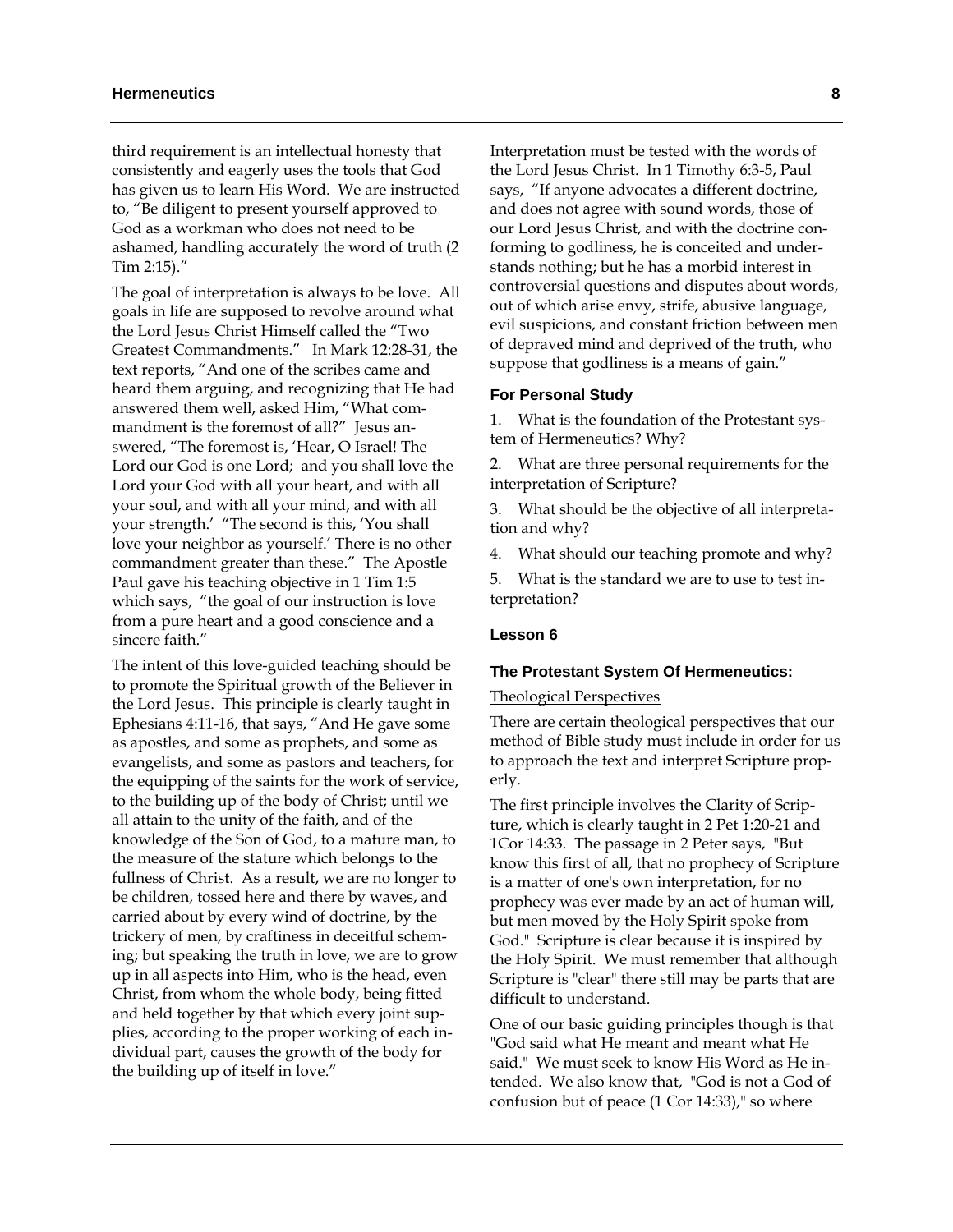there is confusion it is on our part and not God's. Therefore, "problem passages" come from our lack of knowledge, our perspective or desire to "do His will (John 7:17). The use of the original languages under the ministry of the Holy Spirit will clarify many of these problems.

The second principle is that Revelation is Accommodated, which means that it was originally communicated in language to be understood by the initial recipients. The Scripture often uses analogies to inescapable realities that fit the time frame in which it was written. The application of this principle requires some knowledge and understanding of the history and culture of the people to which the portion of the Word was addressed.

The third theological principle is that Revelation is Progressive. This refers to the fact that various precepts are initially presented in a summary form and then enlarged. A wonderful example is found in the "promised seed of the woman" found in Genesis 3:15. More information about the Messiah is found throughout the Old Testament, especially in the types and symbols that are used to give a vivid picture of the Messiah who was to come. The New Testament is documentation of the reality that Messiah has come. While this is the clearest example of Progressive Revelation, there are many concepts that are initially presented and then developed.

The fourth principle is that Scripture interprets Scripture meaning that the obscure passage should give way to the clear. This principle realizes that essential truths are not hidden. We should look for detailed passages on a given subject and let them be the guide in the interpretation of the passages with less detail. An illustration of this principle is found in the comparison of Matthew 24:40 with Matthew 13:49.

In Matthew 24, the phrase "one will be taken, and one will be left" could refer either to the righteous being taken at the Rapture of the church or the wicked being taken at the Second Advent of Jesus Christ. The passage in Matthew 13 which is also found in a context dealing with the "last days" says that it will be the "wicked who will be taken out from the righteous." Thus, we are able to interpret the Matthew 24 passage as referring to the

Second Advent and not the Rapture because Scripture has interpreted Scripture.

The fifth principle is the Analogy of Faith. This principle means that there is only one system of truth in Scripture. There are not two or more theological systems. The practical application of this is that all doctrines and conceptual studies must be in harmony with one another. The interpretation of particular passages of Scripture must not contradict the total teaching of Scripture on a given subject. For example, eternal salvation is either by grace through faith, or by works, but not both. God's Word does not have two different systems or means to eternal salvation, but rather it has one (Eph 2:8-9). Therefore, passages that relate our "works" done in this body to eternity must be understood in view the passages that clearly specify that our eternal salvation is by grace.

The sixth theological principle is the Unity of Meaning of the Scripture. This is why believers develop a systematic theology that seeks to understand and explain how various passages and concepts fit together. This principle seeks to understand and communicate how God has put His Word together. Man's tendency though is to "read into" God's Word what he wants to find (eisegesis). When man desires (either intentionally or not) to impose his system upon God's Word he is prone to presumptive allegories and distortions of the Scriptures. Knowing what God says and desires should always be the first priority of the student of His Word.

#### **For Personal Study**

- 1. Explain in your own words the principle of the Clarity of Scripture.
- 2. Explain in your own words the principle that Revelation is Accommodated.
- 3. Explain in your own words the principle that Revelation is Progressive.
- 4. What is the significance and importance of the principle that Scripture interprets Scripture?
- 5. What is the Analogy of Faith?
- 6. What is the value of the principle regarding the Unity of Meaning?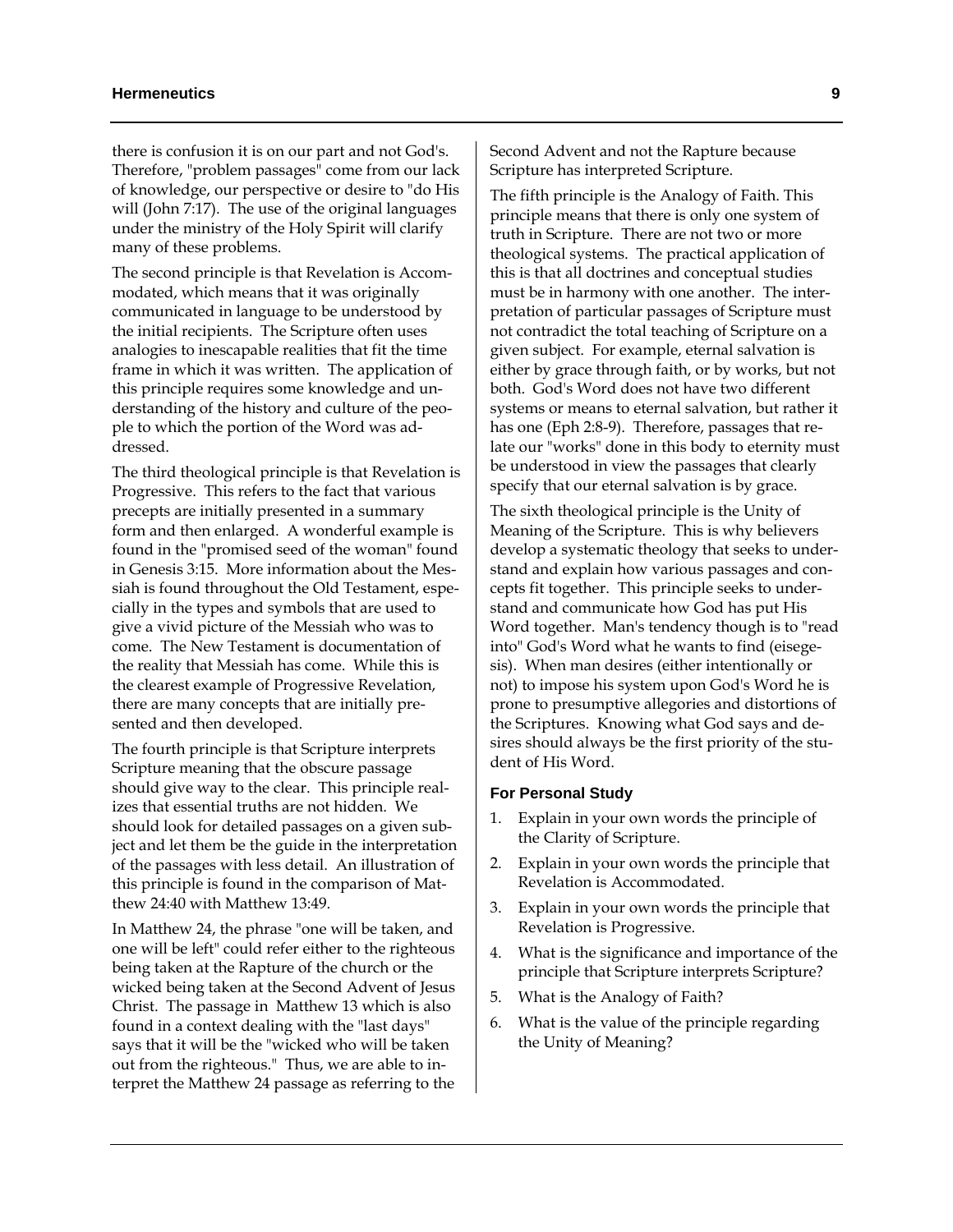#### **Lesson 7**

# **The Protestant System Of Hermeneutics**

#### Grammatical Perspectives

Philology is a technical term meaning a "friend of words." It refers to a love of learning and desire to study the disciplines of language. Since the Bible is made up of words, there is need for the technical and comparative study of the words that are used in the Bible. The student of the Word of God must pay careful attention to the specific words and the context in which the Holy Spirit placed them into the Scripture. While it is possible to gain some tremendous insights into God's Word from a study of the words used in various translations, one must be very careful of trying to develop a theology from anything other than the original languages. The disciple with no training in the original languages will need to rely on the work of others in many of these areas.

The first principle we will consider is that we should approach the Scriptures believing that God's Word is Basically Literal. The Literal Approach to Scripture recognizes the natural or usual speech constructions and implications of a particular writing or expression. It follows the ordinary and apparent sense of the words that are used in their historical context. This is not letterist approach that reads meaning into letters but instead is the usual method of interpretation of any literature. We approach God's Word literally because we find that the statements and descriptions He gives of the Messiah had literal fulfillment in Jesus Christ. If there are spiritual meanings that come from signs, symbols, parables and the like they still depend on the literal strata of a language. Only in a literal approach is there any control against abuse of the interpretation of the Scriptures. The Literal Approach does not overlook figures of speech, symbols, types, and the like.

The practice of the literal is done by the Study of Words which is our second principle. Words establish the context of a body of literature. In the study of words, you will find that some are technical or very specific in their meaning while others are non-technical or general in their meanings. It makes sense that the non-technical words should be interpreted in view of the technical words that

surround them. This is actually a specific application of letting Scripture interpret Scripture and the clear passage interpret the obscure.

As we study the words we look at the way they were formed which is called "etymology." This type of study can give tremendous insight into the meaning of the word. For example, the Greek word PARAKALEO is formed from the word PARA meaning "alongside" and KALEO meaning "to call." The word itself then means to "call alongside." It is a word variously translated as "comfort," "encourage," or "exhort." It implies though a call to another person into a relationship that is "arm-in-arm" with you. There are many good lexicons available that explain the way the words were formed.

We also must study words comparatively referring to how they relate to other words. This will involve Concordance studies. An exhaustive Concordance will show every place a given word is used. Many also have number codes that tell which Greek or Hebrew words have been translated by that particular word. Strong's Concordance is probably the best for the beginning student. It is also valuable for the advanced student. The Comparative Study of words also considers synonyms (words with similar or identical meanings) and antonyms which are words with opposite meanings. There are very few pure synonyms, so the careful student will find beautiful subtleties of meaning that can greatly enhance his understanding of the Word.

It is also important to study words culturally meaning their significance to the culture that used them in the era in which they were used. There is a trap of not applying a correct Biblical chronology to the study of the words. We must realize that words change meanings over the course of time. The meanings also tend to go from specific to general. This principle was espoused by Martin Luther and John Calvin and sought to determine the original designation of a particular word. In Latin it is known as the *usus loquendi*.

When possible, the serious student may also consider cognate languages, which are languages of the same linguistic family. However, one must beware of placing too much emphasis on this study.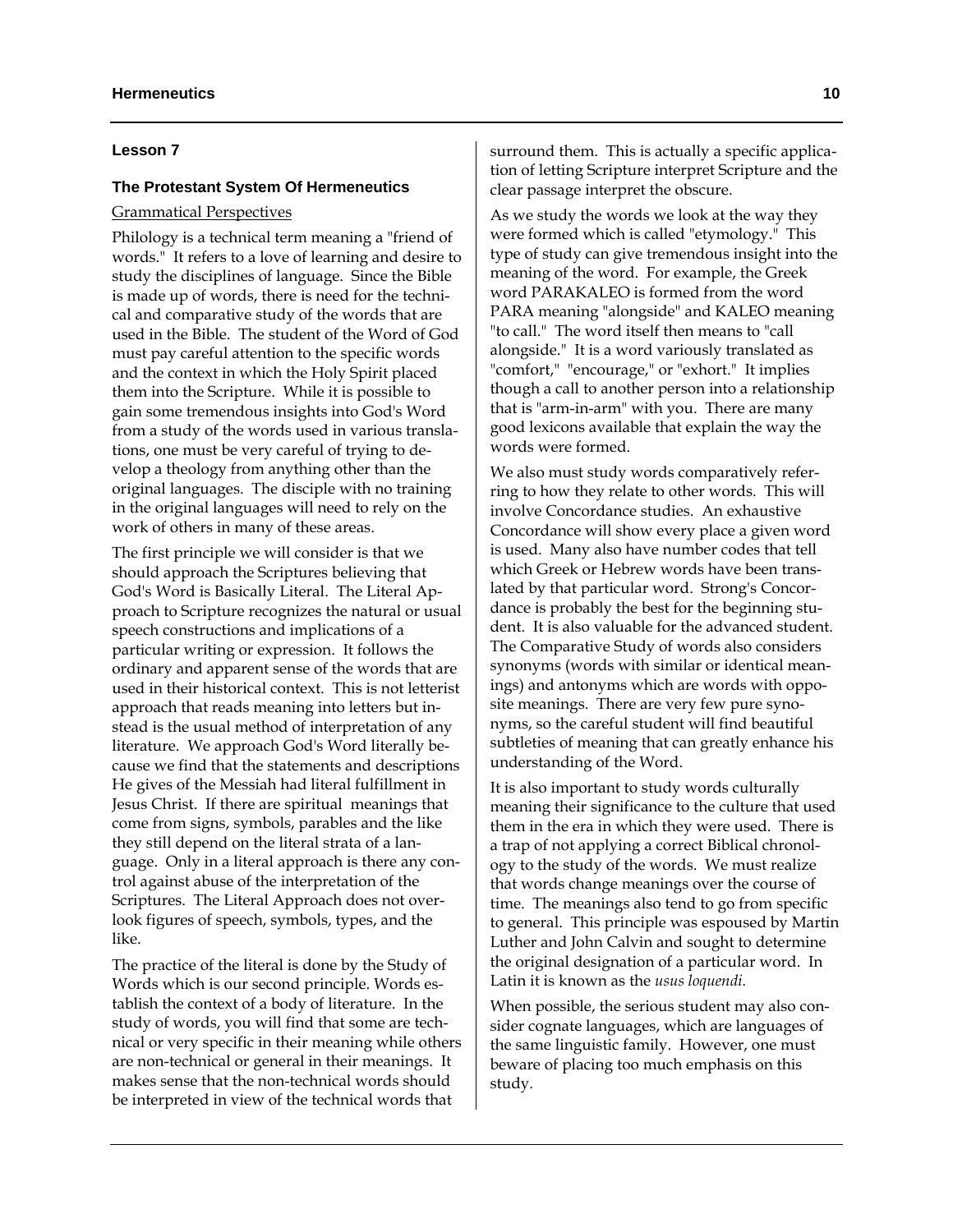The Literal Approach to Scripture is also practiced by considering the grammatical structure of sentences because words form sentences. Sentences are units of thought. The research is the same as for the study of words. One must consider the Context in which the sentence is found. The immediate context considers the sentences and paragraphs in closest proximity to the one under consideration. The intermediate context considers the book in which the sentence is placed and the remote context considers the rest of the Bible.

In our study of sentences we must also know what type of language is under consideration. It may be "Analytic" which depends on the word order to communicate the meaning. Hebrew and English are examples of "Analytic" languages. It may also be "Agglutinative" which is considered a "synthetic" language where case endings are primarily used to convey the intended meaning.

The study of parallel passages is also important to the Literal Approach to the Scripture. Just because one finds wording similar to that found in another passage, the passages still may not be parallel. The issue should not be forced.

One should also look at similar concepts. An example of this would be to study the "Resurrection of the Dead" as found in 1Corinthians 15 and Revelation 20.

The Literal Approach also considers the Literary Genre of the passage under consideration. A genre is a standardized pattern of writing, such as poetry and prose. The Literary Genre makes us consider various figures of speech, such as in Revelation 5:5 where the Lord is called the "lion" of Judah. Jesus Christ is not a literal "lion," so the figure of speech represents a trait that He literally possesses. Scripture also uses Parables and even an Allegory (Gal 4:24). Recognizing the Literary Genre does not touch the literal hermeneutical principles, but instead clearly identifies figurative language and literally interprets. Song of Solomon is clearly loaded with figurative language, but its interpretation must be first considered literally.

It is extremely important that the interpreter of Scripture have some knowledge of Biblical history and chronology in particular. This is important in understanding the Biblical culture customs and rituals. Revelation comes in and through a cul-

tural form and in some cases the principles taught are transcultural. It is an art determining when.

The student of God's word must come to the Scriptures with some basic questions. As we approach any passage we must seek to answer the "Who, what, when, where, why and how." After those questions are answered, there are some secondary questions we would ask such as, "How does this apply to me or the ones I am to teach?" and "Are there any conditions to these principles such as special circumstances?"

The student of God's Word must approach His Word with Intellectual Honesty, seeking to know what God has said. There are many hindrances to correct interpretation including the desire for the applause of men, vanity, flattery, fear, and inconsistent or unbalanced study (like only studying topics and not studying through a book). Every time we go into the Word we should submit our biases to the absolute standard of truth, the Word of God, because only His Word is Truth (John 17:17). We also must seek to learn from Him in order to do His will (John 7:17) and not simply as an academic exercise. The Pharisees demonstrate what happens when we leave the desire for a relationship with the Living God out of our study of His Word (also read John 5:39-47). Let us pray, pray and pray.

#### The Sequence Of Interpretation

The first step is to analyze the words realizing that the technical or specific words set the context and that the non-technical or general words are interpreted by the context.

The next step is to analyze the grammar recognizing the word functions that are forced by the words themselves or the grammatical construction. These set the context and serve as the basis to interpret the words that can have optional grammatical functions. In other words we are letting the clear interpret the questionable.

We must also interpret based on the contexts, looking first at the immediate context in which we find the word, namely within the sentence or paragraph, then at the intermediate context which refers to its location within the book in which it is found and then at the remote context which considers the rest of the Scripture. Correct interpretation will not violate any of these contexts.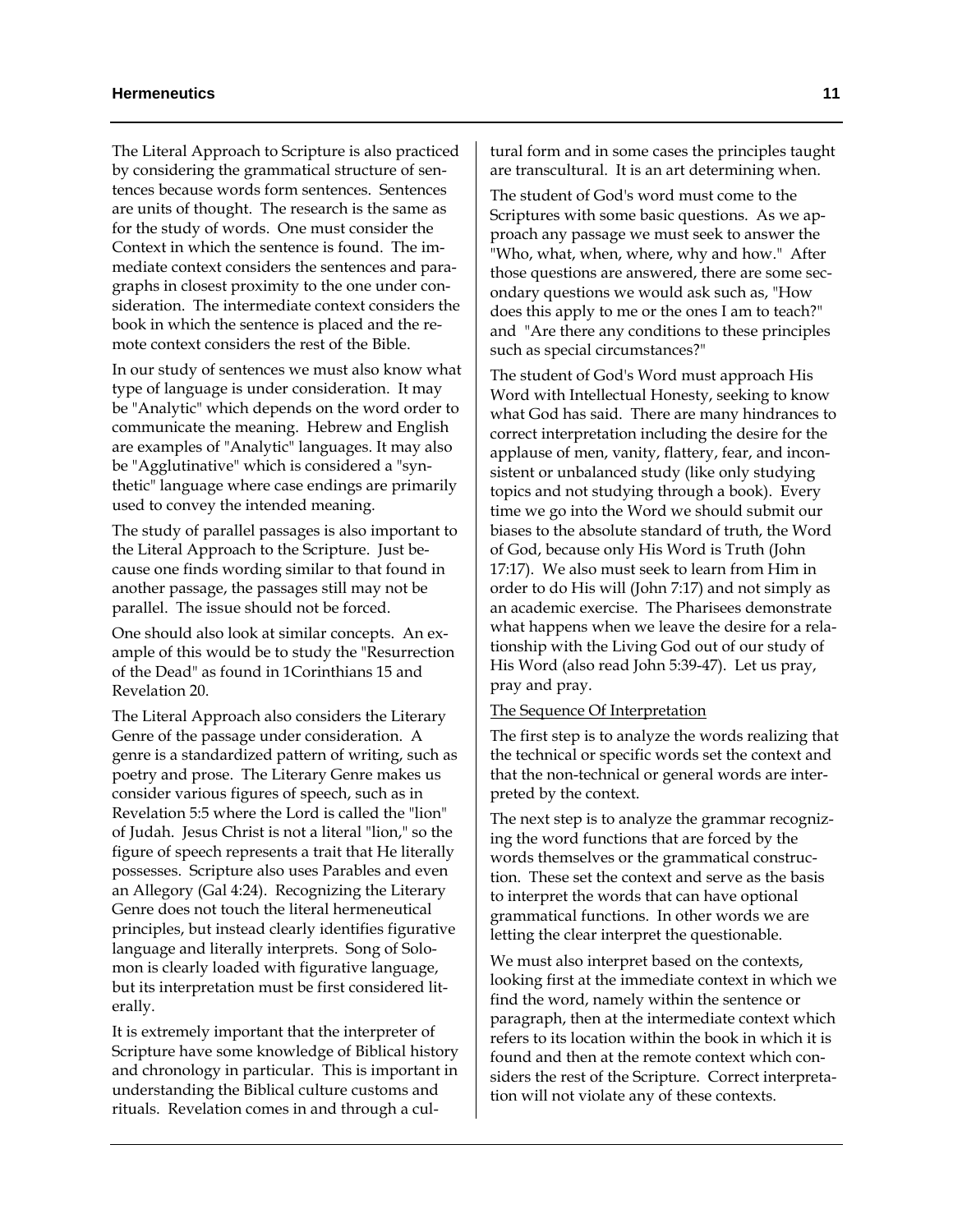# **For Personal Study**

- 1. Why would we accept a principle that says we would first consider words to be basically literal in their meaning?
- 2. How do we establish the literal meaning?
- 3. What value can there be in the study of how words are formed?
- 4. What is the value of comparing words?
- 5. Why would we want to study the grammatical structure of sentences?
- 6. Why would the context be important in the interpretation of the word?
- 7. Why would we want to study parallel passages and similar concepts?
- 8. Why would history and culture also impact our study?
- 9. What are some hindrances to the correct interpretation of Scripture?

#### **Lesson 8:**

# **The Doctrinal Use Of The Bible**

The Theological or Doctrinal Interpretation extends the study of the grammar to its full significance. It is a Synoptic or Comparative view of all the Biblical data on a given subject. Theology must be built upon general hermeneutical principles.

#### Principles Of Doctrinal Studies

The Theologian is a redeemed man standing in the midst of Divine Revelation. Thus he must be committed to understanding the Word of God. This should not be a dry, abstract, or impersonal investigation, but one must seek to set personal biases aside.

The main themes of the Bible are God, man, Jesus Christ and the Christian life. At the heart of the Bible is Jesus Christ and Salvation. The Bible is often mistreated when people try and make it a handbook for politics.

Theology must rest on the Literal Interpretation, which does not overlook figurative language. The Main Burden of Theology must totally include the theology of the New Testament. Determining what God's Word has to say through exegesis (reading out) must be prior to any system of theology. The System has to be built up exegetically, brick by brick. Of necessity, one will have to use the rules of logic within this system, but the theologian must be careful to not extend his doctrines beyond the Scriptural evidence because his evidence is Scripture itself.

The Theologian is striving for a system, which is a group of interrelated assertions. Therefore, there must be a systematic gathering of data from the entire Bible before it is interrelated into a coherent system. It is helpful to know the history of philosophy and the history of theological development. Liberal theologians claim there any many systems of theology found within the Bible, yet such would be confusing which is not a characteristic of God (1 Cor 14:33). Conservative scholars believe that there is one interpretation of a given passage while there may be many applications.

Proper Theological development of necessity must have proof texts given that are the result of the correct understanding of the Scriptures. This means that the exegesis "reading out" must be done according to basic principles of interpretation that properly recognize the context. Liberal theologians do not believe one needs a proof text to establish theology, but they even use a proof text to try and prove that we shouldn't use them (2Cor 3:6 Letter kills, but the Spirit gives life).

What is not a matter of clear cut revelation should not be made a matter of creed or faith. This leads to making moral judgments without the benefit of Scripture, in effect defining sin. In Romans 5:13, it says, "sin is not imputed where there is no law." Thus, when man starts defining law apart from God's Word, he is playing God. What is specifically spelled out as sin, we can and should learn and apply.

The Theologian must also keep the practical nature of the Word in mind. There is plenty of information on living the Christian Life. The Scriptures do not deal specifically with every little thing or circumstance we will deal with in life, but they will touch upon every aspect of our lives by means of principles.

The Theologian must also recognize his responsibility to the Universal Church. There has clearly been enough division within Christ's Body through the centuries over so-called "doctrinal" issues to last us for eternity. For the Theologian to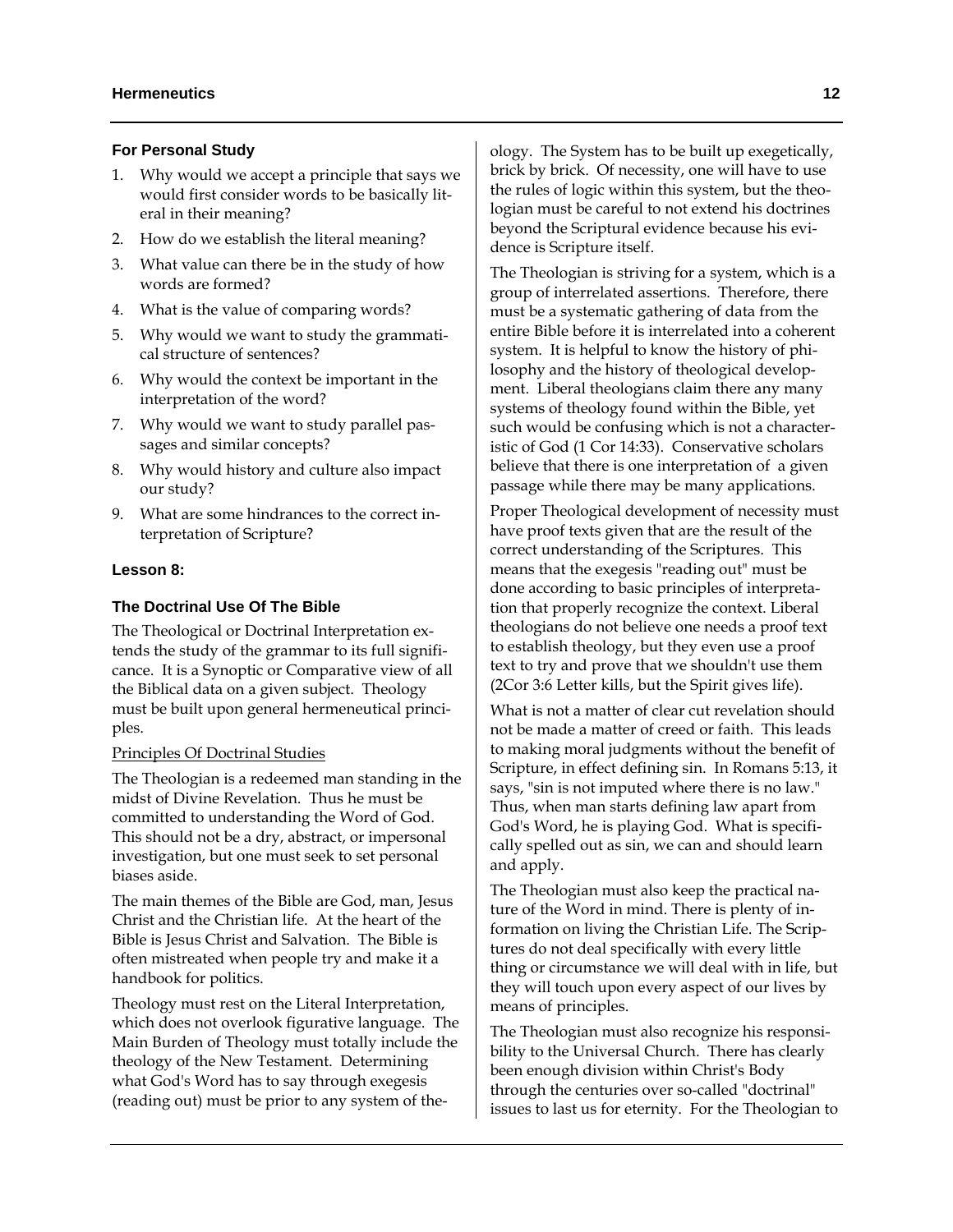present information to the Church that is not based upon sound principles of hermeneutics is irresponsible and denotes a lack of love.

#### **For Personal Study**

- 1. What is the doctrinal study of the Bible designed to do?
- 2. What is the Theologian?
- 3. What are the main themes of the Bible?
- 4. What must theology rest on?
- 5. What is the Theologian striving for? How is it built?
- 6. What is a requirement for a proper theological system?
- 7. Consider how legalism occurs when one goes beyond the Word.
- 8. What should not be made a matter of creed or faith? Why?
- 9. Why should we keep in mind the question, "How then should we live?"
- 10. Why should the Theologian not present principles to the Church that are not firmly grounded in Scripture?

# **Lesson 9**

#### **The Devotional And Practical Use Of The Bible**

All practical lessons, applications, and devotional uses of the Bible should be governed by general hermeneutical principles. This means that sound interpretation must precede any applications that are made. The Bible does not justify using any means to derive a personal application. Some people have been known to use the Bible in ways that approach divination and sorcery rather than as the revealed Word of God. If one closes his eyes, opens the Bible and then blindly points to a passage looking for direction for the day, that disgraces God's Word. In an emergency, our loving God may choose to help out in an unusual way, but for the day-to-day living of life, that approach simply is not satisfactory. At times people take passages and then distort them for "devotional" purposes. That is really not devotion to God but self. If it is done for those one is attempting to teach, it is manipulation and a lack of reliance on the truth of God's Word to change lives.

The Bible is more a book of principles than a catalog of specific directions. Principles are necessary to cover all contingencies. A set of specifics would indirectly foster hypocrisy and artificial spirituality. True principles that are misapplied can also lead to hypocrisy and pseudo-spirituality. The Bible emphasizes the "Inner Spirit" much more than the outward religious cloak as is spelled out clearly in 1 Samuel 15:22 which says, "And Samuel said, "Has the LORD as much delight in burnt offerings and sacrifices As in obeying the voice of the LORD? Behold, to obey is better than sacrifice, And to heed than the fat of rams.

The Old Testament taught right and wrong on a material level so that hopefully it would be discerned on the more subtle, spiritual level. Morality and Spirituality were lifted to a higher level by being inward and spiritual. Neither morality nor spirituality was to be based solely on the overt (Heb 10:5). The importance of the Mental Attitude, even in the Old Testament is clear.

In some instances the Spirit of the statement is clearly to be our guide. In Matthew 5:29-30, the Word says, "And if your right eye makes you stumble, tear it out, and throw it from you; for it is better for you that one of the parts of your body perish, than for your whole body to be thrown into hell. "And if your right hand makes you stumble, cut it off, and throw it from you; for it is better for you that one of the parts of your body perish, than for your whole body to go into hell." The "spirit" of the statement involves causes for stumbling over the gospel of Jesus Christ. These "stumbling blocks" should be removed at all costs. Hopefully, without loss of an eye or a hand.

We must also translate commands given in the context of one culture into our culture. In Exodus 23:19; 34:26 and Deuteronomy 14:21, there is a command to "not boil a baby goat in its mother's milk." This command is difficult to even understand in most of today's cultures. This action refers to one of the Canaanite fertility rituals. The principle taught is to not embrace the pagan practices of other cultures, which has meaning for today in any culture.

We may also receive guidance from examples that the Bible records. We must however, make a distinction between what the Bible records and what it approves. The Inspiration of Scripture extends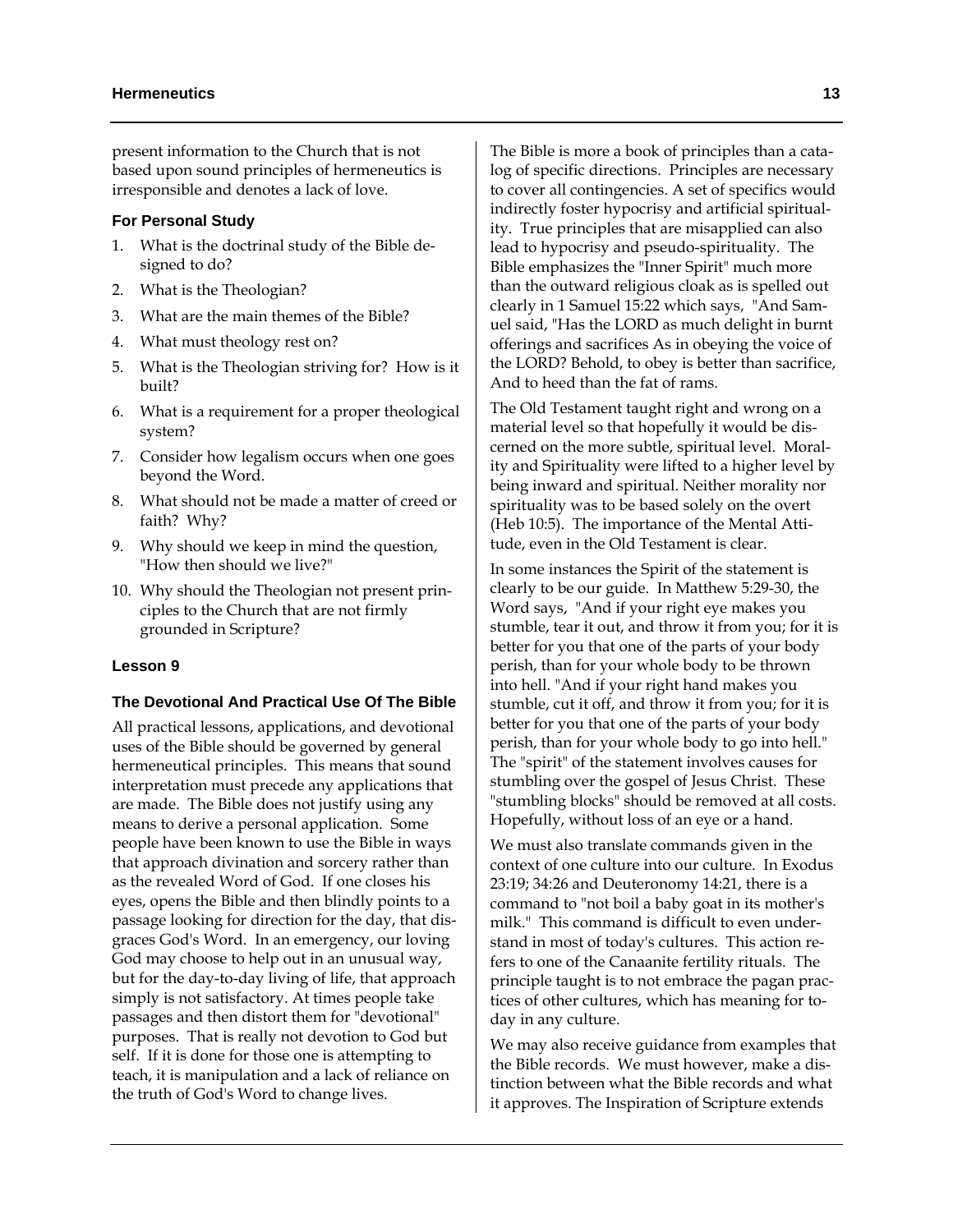only to truthfulness of the recording. We may make direct application from incidents that the Bible directly censures or approves.

Specific commands to individuals are not the Will of God for us. For example, Abraham was commanded to offer up Isaac as a picture or type of the sacrifice and resurrection of the Lord Jesus Christ (Gen 22 cf. Heb 11:17-19). There are principles to be learned from that incident and applied to our lives, but the specific requirement for us is not there. It is best to seek to determine the outstanding Spiritual Principle in the lives of people in Scripture that cross all time frames and cultures and then apply that principle to our life.

The application in our lives does not need a literal reproduction of the Biblical situation. For example, water Baptism does not need to be done in the Jordan River and the Lord's Table does not need to be done in an "upper room" to honor and glorify our Lord by fulfilling His commands.

The Practical and Devotional use of the Bible probably concerns itself with the Promises of God more than any other thing. There have been many disappointed and angry people throughout the centuries who have taken a "promise" out of context and then "claimed" it as being from God. We must remember that practical application must be drawn from correct interpretation. At times we may think that God has reneged on His Word, when the real problem is in our understanding. Just because God made a promise to Abraham does not mean that He has made the same promise to you. We must seek to determine if the promise was to a specific individual or nation.

When we study God's Promises we must first determine whether or not they are universal or personal in nature. For example, John 3:16 says "whosoever believes in Him shall have eternal life." That is an example of a universal promise that is open to anyone who believes in the Lord Jesus Christ. A personal promise would be found in the Abrahamic Covenant. The promise was given to Abraham. If we "go forth from the land of our relatives," it does not mean that God will make a new covenant with us.

We must also determine if a promise is conditional or unconditional. Are there requirements that we are to meet before a promise is fulfilled?

We must also determine if the promise is for our time frame or it involves a specific time frame. We know that the wolf and lamb will dwell together and that the leopard will lie down with the goat (Isa 11:6; 65:25), but those passages refer to the Millennial Kingdom of Jesus Christ.

The communicator of God's Word must remember that he is bound to it in his preaching and teaching. His primary job is to communicate God's Word to those "allotted to his charge (1 Pet 5:2)" accurately and in an understandable manner. The use of vocabulary that the hearers cannot understand is tantamount to "speaking in tongues with no interpreter (1 Cor 14:27-28). The test of the communication is whether or not the hearers grow in love (1 Tim 1:5) and grace (2 Pet 3:18).

Some common problems involve pulling verses out of context and then "sermonizing" or "allegorizing" them, seeking to impart a meaning that does not come from that verse.

What is wonderful is that in spite of our inadequacies and mistakes, we serve a God who is gracious and will use us to further His plan.

#### **For Personal Study**

- 1. What must govern all practical uses of the Bible? Why?
- 2. Discuss the statement, "the Bible is more a book of principles than a catalog of specific directions."
- 3. How did the Old Testament teach moral truth?
- 4. Why should we look for the "spirit" of statements without allegorizing them?
- 5. Why is it important to look for the cultural significance before making practical applications?
- 6. What are important things we should look for in determining God's promises.
- 7. What is the test of a communicator?

#### **Lesson 10**

# **Inerrancy And Secular Science the Issue Of Infallibility And Inerrancy**

Infallibility concerns faith and morals while inerrancy is concerned with historical and factual mat-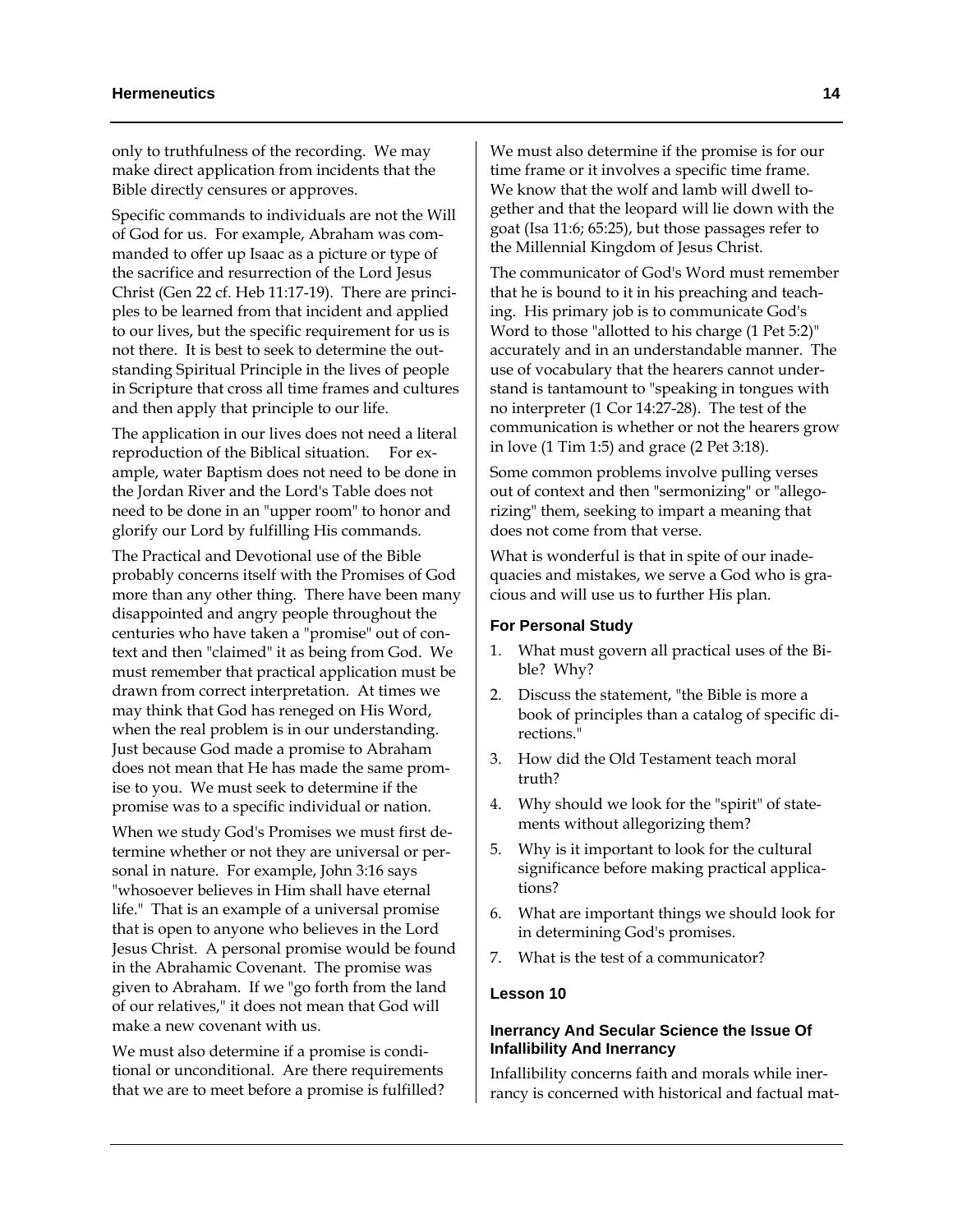#### **Hermeneutics** 15

ters. The Bible claims inerrancy in all matters of history pertaining to faith and morals. This recognizes the common usage of the words and figures of speech.

Inerrancy does not demand lucidity as a clear interpretation of every passage may not be possible due to our lack of knowledge. We should expect some passages to be difficult to understand. The Bible does not reveal everything on a given subject in one place, so it is possible to miss something that may clarify the passage under consideration.

Belief in inerrancy leads us to affirm that there are no contradictions. Logic involves the principles of non-contradiction. Thus, many parts of the Word will be clearly logical. There may be parts of the Word that appear to not be logical, but we must remember that man's logic may not be God's. When things appear illogical, it is because we are missing the God-factor in our understanding.

As we pursue our belief in inerrancy we must be sure that we have the correct text. We must also realize that inerrancy does not mean completeness of detail. That which is revealed though is literal.

Inerrancy does not demand that we possess the original manuscripts nor have a perfect text. What we do have has so few textual variants that there is no cause for alarm.

# The "Problem" of Science

The Bible makes no assertion of being done in a scientific language. The language of the Bible is phenomenal which means it is descriptive. For example, snails would be called, "crawling things," along with any number of other creatures that crawl along the ground.

The Bible is a culturally conditioned revelation meaning that it was written to communicate to people with terms that they understood. Therefore, we don't need to seek modern scientific theories. Science though can attempt to fill in what is found in outline form.

God will often use natural phenomena to bring about super-scientific events, such as the Genesis Flood. In Genesis 7:11, the verb in the phrase "all the fountains of the great deep burst open" is in a passive voice and is more accurately translated "were burst open" indicating that it was done by an outside force. In the 1990's, the theory has been advanced by science that a meteor or comet hit the earth and caused the extinction of the dinosaurs, "millions and millions" of years ago. Donald Wesley Patten wrote a book in 1966 called *The Biblical Flood and the Ice Epoch* that describes in detail a model for just such an event. Patten's scientific model fits the Biblical description. Where the Bible touches on science, we are assured accuracy.

Since God is eternal and Creation is temporal, it should be clear that space, time energy, matter, the material and the immaterial are all subordinate to God (Col 1:17). God is not bound by any law higher than Himself (Heb 6:13).

Science can only generalize how God works in some places at some times (2Pet3:4).

Any scientific law only talks about how God *did* act at certain times and places, not how He *must* act at all times and places. Any scientific law doesn't find God and is not a law for God but only a normal expression of man for that condition. If God reveals that He acted in some way at some time at some point contrary to how He usually acts, this supersedes any scientific law

Although science can be trusted in most cases (and should be), whenever we have outside authoritative revelation from God we are bound to trust the Word of God instead of man's beliefs.

#### **For Personal Study**

- 1. Describe the difference between infallibility and inerrancy.
- 2. What does belief in inerrancy lead us to affirm?
- 3. Seek to explain how the Theologian should view science.

# **Lesson 11**

# **Types, Symbols And Parables**

# **Introduction**

There is a clear cut justification for typology even though the critics claim it is *forced* exegesis or interpretation. Typology shows the relationship of the Old Testament with the New Testament. The prophetic elements of Scripture may be verbally predictive or the future may be displayed in types.

Typological interpretation is based on unity of the two Testaments. The Lord's use of Old Testament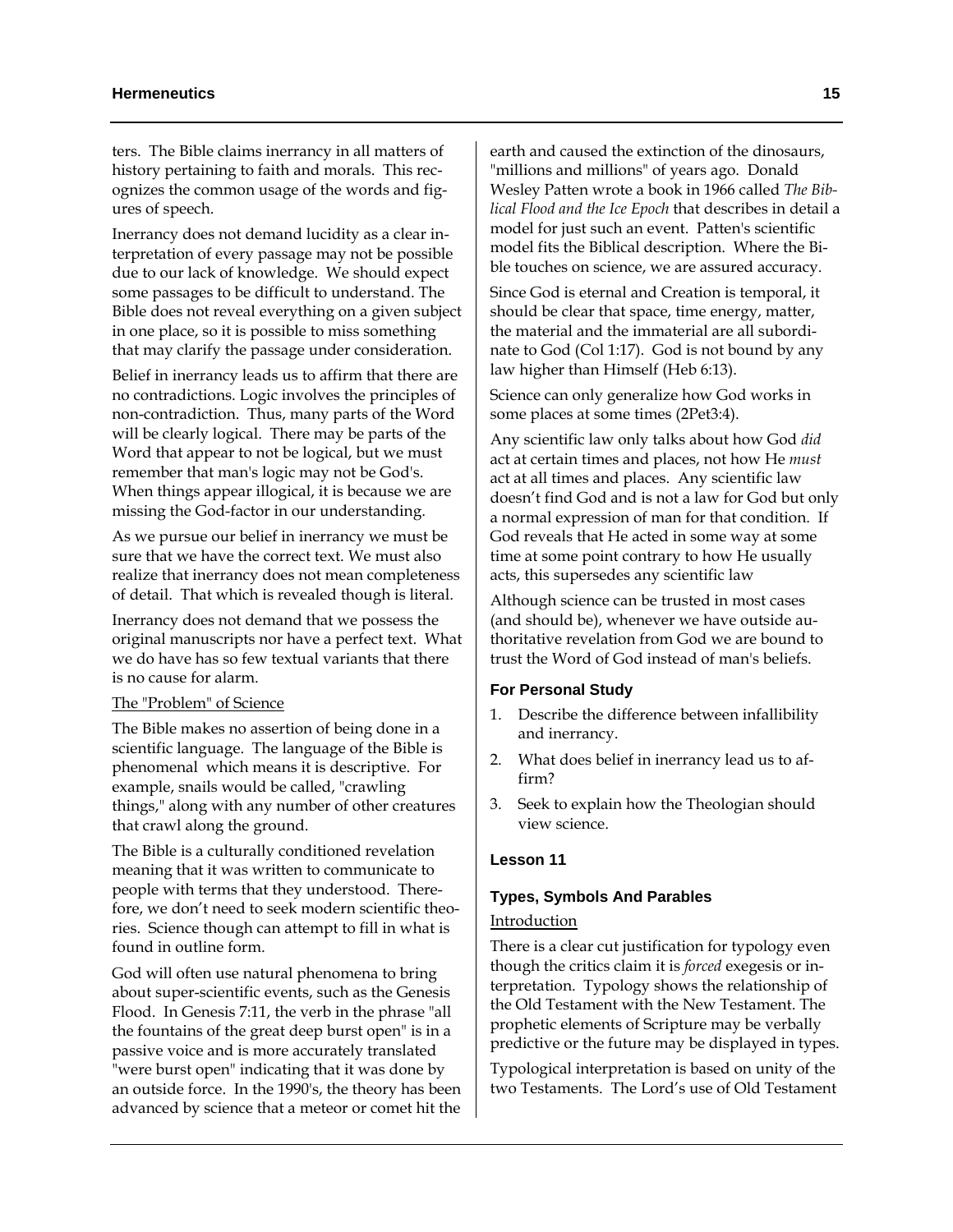invites us to find Him in the pages of the ancient Scriptures.

There is a distinct vocabulary found in the New Testament that references the Old Testament. The Greek word HUPODEIGMA means that which is shown privately as an example or pattern. TUPOS is an impression that is left from the blow of a hammer. SKIA is a shadow or the outline cast by a real object. PARABOL8 means to place side-byside as a comparison. An EIKWN refers to an image like found on a coin. An ANTITUPON is a counterpart like an echo. An ALL8GOREW is the speaking of another thing (only in Gal 4:24).

# Schools Of Typological Interpretation

The early church fathers sought to strengthen New Testament truth and they used types from the Old Testament. Many claim they were guilty of too much typology. Still others believed that all typology is forced interpretation and hence they believed there was no typology.

Some, such as Bishop Marsh, believed that one could only consider something as a type if it was designated as a type in the New Testament.

The Moderate School of interpretation though believed that both innate and inferred types existed. Solomon Glassius led this school. He defined the "innate" types as though that were specifically declared as such in the New Testament and the inferred types as those that were justified by the nature of the New Testament.

#### An Evaluation Of The Methods

Bishop Marsh's view becomes too limited, as it is mechanical and artificial. This is the "safest" route to pursue but as one studies the richness of Scripture it becomes apparent that not everything must be specifically declared to be a type for it to exist.

The school that believed there were no types came from a reaction to the allegorists and to liberals, who wanted to give everything a "deeper" meaning.

The Book of Hebrews, while explaining many types only points out a small part of the significance. If the whole is a type then so are its parts. When the writer of Hebrews points to the earthly Tabernacle being a type in chapter 9:23-25, or the Law being a "shadow" in 10:1, he is clearly inferring that the parts have significance as well. Too

much typology can be avoided by diligent and careful study of the Scriptures under the ministry of the Holy Spirit.

Typological interpretation differs greatly from allegorical interpretation in that Allegorical interpretation introduces something foreign into the meaning, whereas Typological interpretation has limits that are set by the nature of the type.

# The Nature And Interpretation Of Types

The interpretation of a type depends on the nature of the type. A type is a preordained representative relationship that certain persons, events and institutions of the Old Testament bear to corresponding persons, events and institutions in the New Testament. There must be a genuine resemblance in form or idea between the Old Testament and the New Testament. The resemblance must either be designated innately or have a clear inference. Dissimilarity is to be expected, but the truth is found at the point of similarity. One must determine how the New Testament treats the subject.

Types are inherently prophetic by their very nature as they point to the reality. Some of the mistakes of the Christian Allegorists could have been avoided had they not gone beyond simple common sense. An important principle is to not attempt to prove any doctrine or position from types unless there is clear New Testament authority. Types are illustrations of what would come.

There are several different kinds of types. Types of Persons would include such people as Adam because Jesus Christ is called the "last Adam (1 Cor 15:45)." Institutional Types would include the Sacrifices, Feasts, and Promised Land. Types concerning Offices would include Moses as the Lawgiver and Prophet, Aaron as a type of the High Priest and Melchizedek as a picture of the new priesthood of Jesus Christ. Events such as the Crossing of the Red Sea and the Wilderness Wanderings are pictures for us to learn from (1 Cor 10:6). Actions can also be types such as the lifting up of brazen serpent (Nu 21:9 cf. John 3:14) and Things such as the Tabernacle (Heb 9:23-25).

#### The Interpretation Of Symbols

A symbol may represent a thing either past, present or future whereas a type inherently represents the future. A symbol has no inherent reference to time, but it often can be determined by the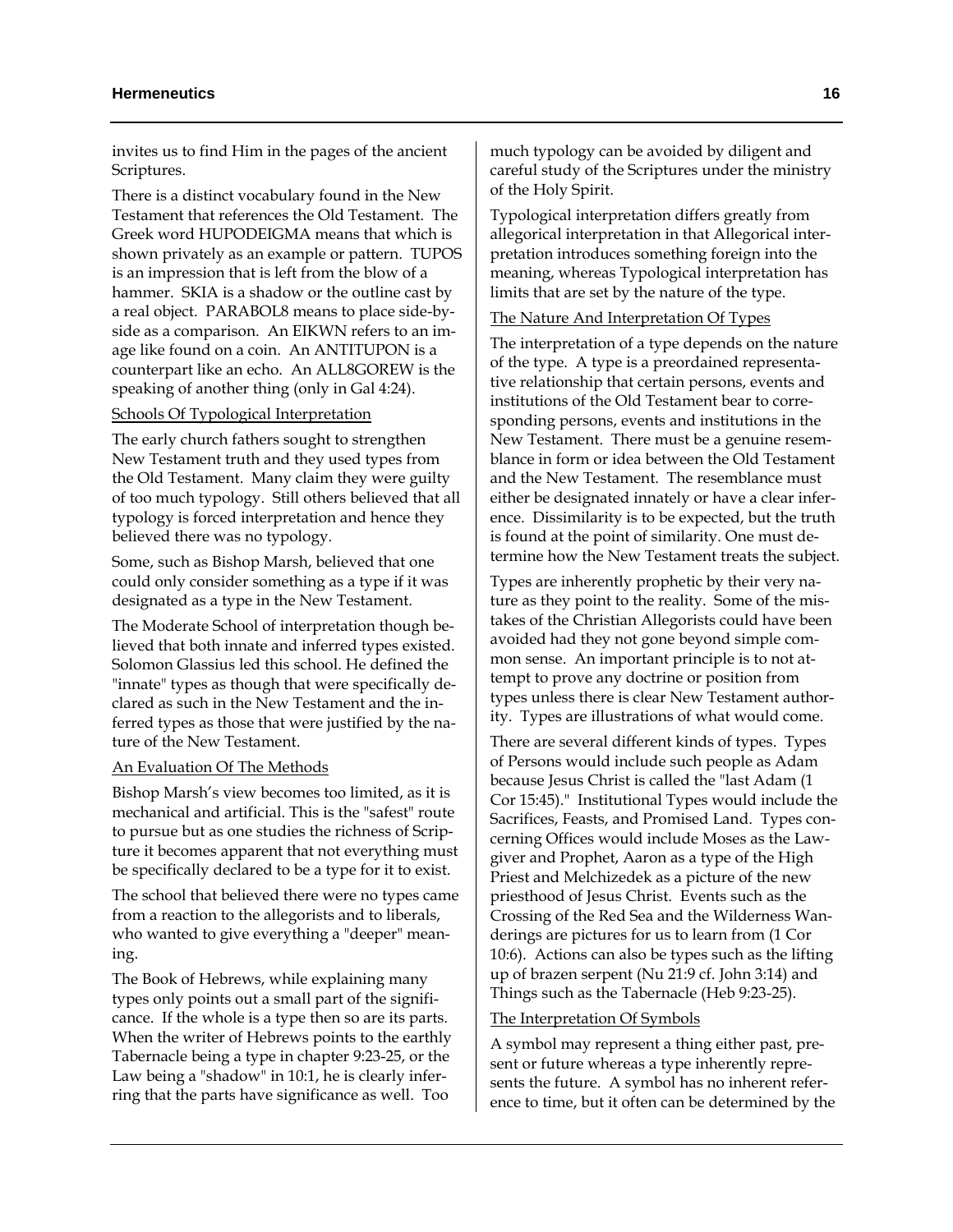context. The names of symbols have to be understood literally first. Symbols always denote something essentially different from themselves and yet some resemblance must be traceable.

There are two elements in a symbol, the mental image it represents and the image that represents it. Numerals, metals and colors may all be symbols, depending on the context in which they are found. While all of these may have significance within the scope of a study of the Tabernacle or Temple, they probably have no significance if they are found in an undesignated type. For example, the gold used in the Tabernacle represents Deity, but the gold that used as a medium of exchange in a simple historical transaction would probably have no such significance.

Symbols are usually explained somewhere in Scripture, so uninterpreted symbols need to be approached with caution. The approach is the same as for the interpretation of types. Special consideration must also be given to the context. Cross-references need to be diligently checked. The nature of the symbol must be considered, such as the "Lion" of the Tribe of Judah. There will be similarities and dissimilarities. Truth is found in the similarities.

We must be especially careful of reading meanings from our culture into the symbols. If the symbol is in a prophetic context, then the symbol may indeed be referring to something from that prophetic culture, but again, caution must be exercised and doctrine must not be built on the interpretation of symbols. Doctrines should be built on hard evidence from the Word of God and not from the opinions of man.

In the study of symbols we should be aware of "Double Imagery," where a symbol has more than one meaning. Jesus Christ is a "Lion" (Rev 5:5) and Satan is "like a lion (1 Pet 5:8)." We must guide ourselves by the General Principles of Interpretation. One entity may be represented by more than one symbol as is evident in the many symbols that are used to describe the Lord Jesus Christ, such as the "Lion" of the Tribe of Judah of Revelation 5:5 and the "Bright Morning Star" of Revelation 22:16.

We should also recognize that there is some symbolism in numbers, but this is easily abused. Let General Hermeneutics again be the guide.

Realize that each symbol has only one significant meaning and always has the same fundamental meaning.

The symbols represented in Scripture are a basis for further studies.

# The Interpretation Of Parables

A Parable is a narrative that is constructed for the sake of conveying important truth. It is inherently figurative language that draws an illustration from life to teach spiritual truth.

When studying parables we should seek to determine the central truth of the parable. Part of doing this is to look for contextual clues to help in the interpretation, namely, look to see if the Lord states the central principle that He wanted to communicate and then uses a parable to illustrate the principle. We should also look carefully to determine how much of the parable Christ interpreted Himself, separating the essential from what is only attendant to the theme.

We also note the time period for which the Lord designed the parable. Parables should not be made the primary or sole source for a doctrine. There should be a solid backing from elsewhere in Scripture.

#### **For Personal Study**

- 1. Why do we recognize Typological interpretation?
- 2. Consider the different schools of interpretation of types and tell why you would hold the position you do.
- 3. What is at the core of the interpretation of types?
- 4. Even though types are inherently prophetic by their very nature, what must we be careful of?
- 5. List and consider the different kinds of types.
- 6. Explain the difference between types and symbols.
- 7. What are the two main elements of a symbol?
- 8. Explain the importance of culture on the interpretation of symbols.
- 9. Explain what is meant by "double imagery."
- 10. What is a parable designed to do?
- 11. What is the main thing we are to look for in parables?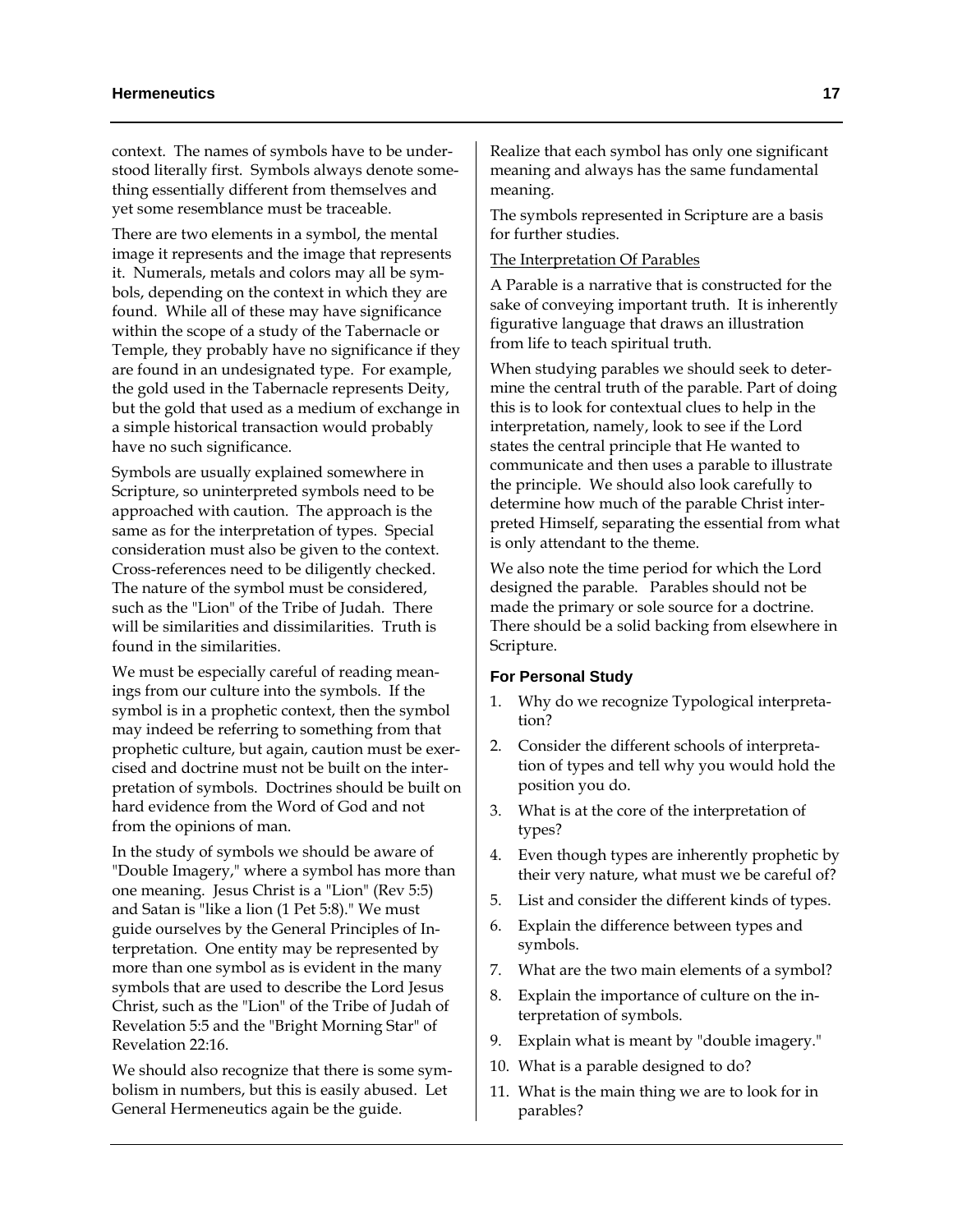12. What cautions would you give to those interpreting parables?

#### **Lesson 12**

#### **The Interpretation Of Prophecy**

Prophecy predicts by the Word while Typology predicts by the institution, act or person. Prophecy foretells an event while typology prefigures it.

The interpretation of prophecy is one of the most difficult areas of Scripture. Prophecy is often clothed in highly symbolic and typological vocabulary. There are principles to follow, but no formulas. Interpreting prophecy is like putting together a puzzle. Each piece is important and the lack of some pieces can give a distorted picture. The vocabulary is not easy. The historical setting is often difficult to find. Sometimes, key words in Hebrew, Aramaic or Greek are used only once in all of Scripture and their meanings are open to question. An incorrectly interpreted type or symbol, or one distorted for the personal fame of the student can distort the entire picture. We in effect must look for the chronological control verses and then seek to fill in the blanks. The bulk of information is overwhelming. Just add up the number of chapters in the prophetic books and compare that to the 1,189 chapters in Scripture. Even if we do not include other prophetic references, we can easily see that almost 25% of the Scriptures are prophetic in nature. It is also amazing to realize that often we must look at prophecy that has been fulfilled in order to see how the original prophecy was intended. The study of prophecy is not easy, but it is rewarding (Rev 1:3).

The principles of the interpretation of Biblical prophecy must recognize the literal fulfillment of the Word of God, paying careful attention to the grammar and the historical setting. All other prophecies in the Bible, especially those concerning the cross of Jesus Christ had a literal fulfillment, so why should we expect anything different for the balance of prophecy yet to be fulfilled? The Lord Jesus Christ Himself said that "Heaven and earth will pass away, but My words will not pass away (Mark 13:31)." This carries a clear cut implication that the Lord's words will be literally fulfilled, even though it may be cloaked in highly figurative language. Often times there is confusion in the terminology that is used. The "Literal"

School of Interpretation recognizes types and symbols and means that the predicted events will be literally fulfilled. Some would argue that this is not being truly literal. A simple reading of the Song of Solomon though should let one realize that symbolic language is clearly employed in the Scriptures. We must be careful of allegorizing passages that are clearly prophetic in nature. We do not want to read our thoughts and viewpoints into the passage, but instead determine what God wants us to know.

We should seek to determine the exact meanings of the words that are used from the original languages. Many problems are cleared up when we take the simplest meaning of the words and avoid trying to read things into them. We must recognize the use of figurative language in the revelation of prophecy. Even though there is figurative language, once again, it will still have a literal fulfillment, since the figurative is a "shadow" of the reality it represents (Heb 10:1-14).

In seeking to interpret literally we must pay careful attention to the historical setting in which the prophecy was given. It is therefore extremely important to know chronology and the specified time frames of history. Literal interpretation means that the prophecy will have a literal fulfillment. Thus, when the Lord says that He will "come again," it refers to a literal return-not just "in the hearts of men."

We must realize that there is a harmony in prophecy as God is not a God of confusion (1 Cor 14:33). Where harmony does not exist between various passages, we must have the humility to shift our understanding and see the "picture" from a different perspective, by allowing our picture to include those pieces. Prophecy does not shift with our ideas, perspectives or desires. It is from God. We must be the ones willing to make the changes. Sadly, history is full of examples of people who developed a system and then held on to it at all costs-in spite of overwhelming evidence to the contrary. Just consider the Pharisees.

The harmony of prophecy inherently involves the comparison of Scripture with Scripture. A specific event may be described in many different places in the Bible. For example, the end-time entity of Babylon (Rev 17-18) is also discussed in detail in Isaiah 13 and 47 and Jeremiah 50-51. Many people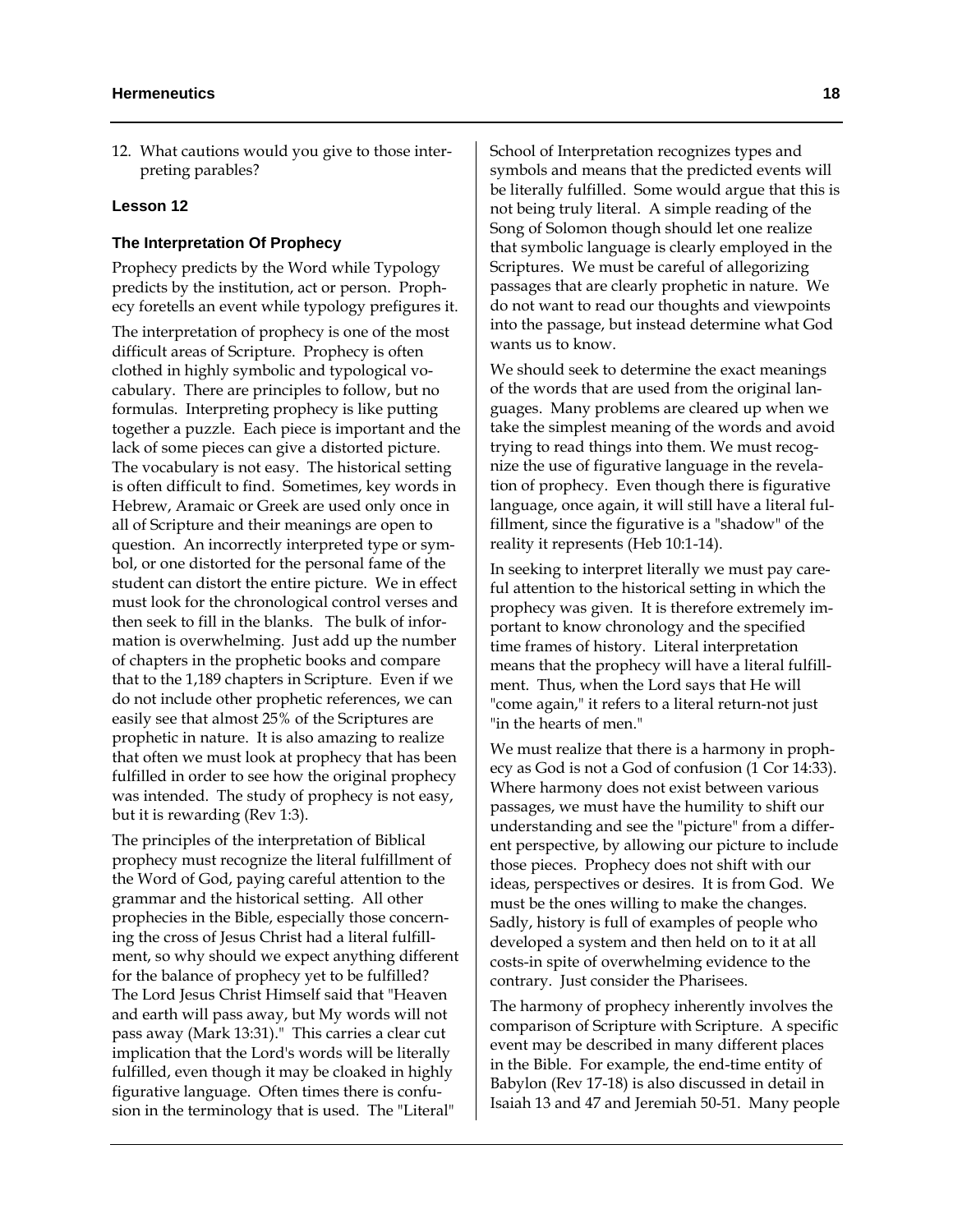try to go to a prophetic book and interpret it as a finished, complete unit. While major points may be given in that book, there are frequently many other passages that fill in the details. We therefore must be very careful of what we develop and hold up as "doctrine." Jesus Christ said that He will return (John 14:1-3). That is doctrine. Whether it is Pre-Tribulational, Mid-Tribulational, Post-Tribulational, Pre-wrath or whatever other position may be presented, these are conclusions that are drawn by men based on how they see the evidence. The author, for example, holds very strong convictions that the Rapture of the Church will occur before the Tribulation, and firmly believes that that is what the evidence teaches, but because I or you hold a certain position does not mean that it is provable beyond any doubt.

Since the entirety of God's Word revolves around His Son, Jesus Christ, it is essential to interpret Christologically (1 Pet 1:10-1). This means that we should realize that Jesus Christ is at the center of all theology and all history. We are told that, "His testimony is the spirit of prophecy (Rev 19:10." History is indeed "His Story" and is the unveiling of the Lord Jesus Christ. Prophecy is focused on that fact. If we cannot explain His relationship to the position we have taken, then the position needs to be reconsidered.

Prophecy must also recognize the fact that God has ordained different time frames called Dispensations, in which certain methods are different. For example, in the second and third chapters of Revelation, there are letters written to seven different churches. Beginning with Chapter 4 all the way through Chapter 18, the church is not mentioned. Facts such as these must be considered when interpreting those chapters.

Another very important factor in the interpretation of prophecy is that we must determine if a given prophecy is fulfilled in the part, the whole or not at all. If it is totally fulfilled, it need not be repeated. If it is partially fulfilled, then it makes sense that the Lord will bring about similar circumstances so that the balance of the prophecy might be completed. After all, God is truth (Isa 65:16) and His Words are truth (2 Sam 7:28), so what He has had written must be literally true. If the prophecy is not yet fulfilled, then it will be.

Also widely recognized by those who diligently study prophecy is the principle of Double Reference. This involves two events that are widely separated in time and may be brought together in a single reference. The Lord Himself pointed this out when He read from Isaiah and said that today "this Scripture has been fulfilled in your hearing (Luke 4:21)." He is quoting from Isaiah 61:1-2, but if you will notice that He did not say the next phrase in Isaiah had been fulfilled. It says, "and the day of vengeance of our God," which is a reference to His Second Coming. God is not bound by time and sees the "end from the beginning (Rev 21:6; 22:13)," so it is not a problem for Him to include two events in one prophecy.

A final point to recognize in the interpretation of the prophetic word is that we must not only look for similarities in events, but for differences. The differences may often lead us to conclude that there are two events in view and not one. The return of the Lord is a good example. We are told in one passage that the saints will "meet Him in the air (1 Thes 4:13-18)." In another passage, we are told that, "His feet will stand on the Mount of Olives," and it will split in two and He will go forth then to fight (Zech 14:1-5). In putting together the puzzle of the prophetic word, we must consider the differences.

#### **For Personal Study**

- What are some of the factors that make the interpretation of prophecy one of the most difficult areas in the Scriptures?
- 2. What reasons lead us to expect a literal fulfillment of prophecy?
- 3. What is essential in finding the harmony of prophecy?
- 4. Who should we find at the center of the prophetic word?
- 5. What role does "Dispensations" play in the study of prophecy?
- 6. Why is it important to determine the degree of fulfillment if a given prophecy?
- 7. Why is it important to look for differences in prophetic events?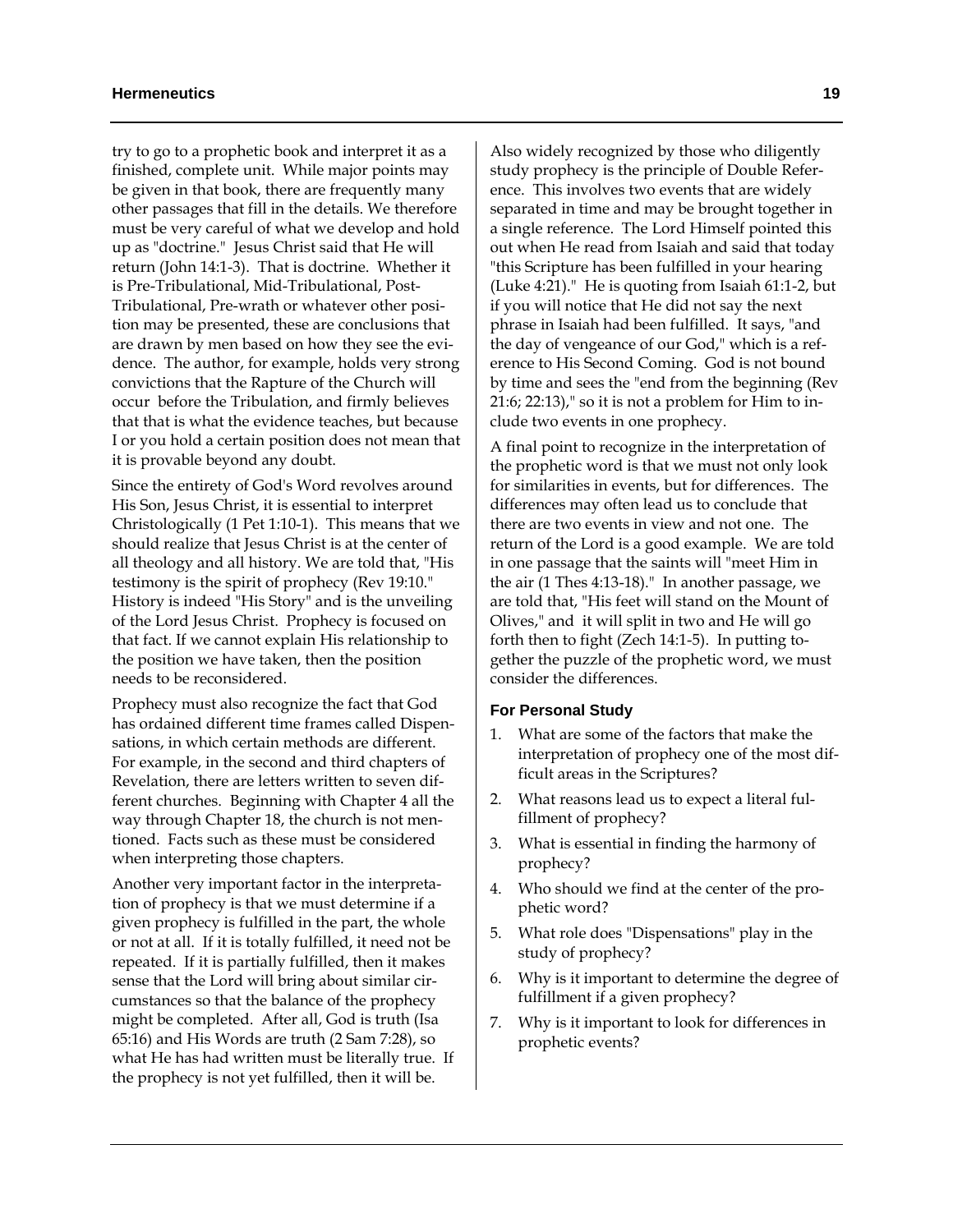#### **Lesson 13**

# **The Use Of The Old Testament In The New Testament**

# The Use Of The Law In The New Testament

There exists a correct use of the Mosaic Law in the Church Age even though we are not under the Law. In First Timothy we are told that "we know the Law is good, if one uses it lawfully, realizing the fact that law is not made for a righteous man, but for those who are lawless and rebellious, for the ungodly and sinners, for the unholy and profane, for those who kill their fathers or mothers, for murderers and immoral men and homosexuals and kidnappers and liars and perjurers, and whatever else is contrary to sound teaching (1Tim 1:8-10)." We are also told in Romans 6:14-15 that, "sin shall not be master over you, for you are not under law, but under grace. What then? Shall we sin because we are not under law but under grace? May it never be!" We must seek how to lawfully use The Mosaic Law.

The Law was designed to show our need for the grace of our Lord Jesus Christ and to proclaim Him (John 5:39-47). The Law was also designed to teach us so that we may be led to Christ and be justified by faith (Gal 3:24-25).

The entirety of the Law and the Prophets were designed to get mankind to fulfill the Two Greatest Commandments, to love God with every part of their being and to love their neighbor as themselves (Matt 22:36-40). The principles gleaned can teach us about fulfilling these commandments. In Galatians 5:14 we are told that, "the whole Law is fulfilled in one word, in the {statement}, "You shall love your neighbor as yourself," and in Matthew 7:12 we are instructed that, "however you want people to treat you, so treat them, for this is the Law and the Prophets." It is quite clear that the Law has value, but it is also quite clear that we are no longer under the specifics of it.

There are several categories of the Law that are found in the word including the Sacrifices, the Feasts, the Dietary Code, the Hygiene Code, the Social Code, the National Code, the Tabernacle Code and the Ten Commandments.

Several of these categories have been directly and specifically removed. For example, the Sacrificial system is no longer to be observed because Jesus

Christ offered the "one sacrifice for all time (Heb 10:8-13)." The observance of Feasts was also removed as law because they were "but a mere shadow of Jesus Christ (Col 2:16-17)." Jesus Himself declared that all foods were now clean in Mark 7:19, thus removing the Dietary Code (see also Acts 11:1-9 and Col 2:20-23). The Hygiene Code with all of its specific instructions is also gone (Col 2:16-23) as well as the Tabernacle Code. When Jesus Christ entered into the true heavenly tabernacle, there was no longer a need for the earthly one which was but a type of the reality (Heb 9:24).

Categories of the Law that are not specifically deleted are still gone under the fact that they were fulfilled in Jesus Christ. There are principles to be learned from the Social Code which includes "loving your neighbor as yourself (Gal 5:14)," but they are part of the "new commandment (John 13:34- 35)" that should be done out of love for our master, not because they are law.

The National Code teaches principles of righteous government and thus much can be learned. The principles of the Ten Commandments with the exception of the Sabbath day (Col 2:16) are all retained in the New Testament. This is an excellent exercise for the student of the Word of God to go through.

The "lawful use of the Law" means that it must be used in accordance with its design. It was never designed to eternally save the soul from death, but was in fact designed to teach us that we need a Savior (Gal 3:24). The Law also taught us about sin and actually defined sin, because "where there is no law, sin is not imputed (Rom 5:13)." The Law was never designed to be the foundation or that which motivates the righteous man. Love is to be the foundation of our life (John 14:15,21,23).

No ritual or punishment has been retained in the Church Age. This does not give us a "license to sin," but instead a "license to serve (Gal 5:13)." When we walk according to the Holy Spirit we are fulfilling the Law. This is made clear in Romans 8:2-4, which declares, "For the law of the Spirit of life in Christ Jesus has set you free from the law of sin and of death. For what the Law could not do, weak as it was through the flesh, God did: sending His own Son in the likeness of sinful flesh and as an offering for sin, He condemned sin in the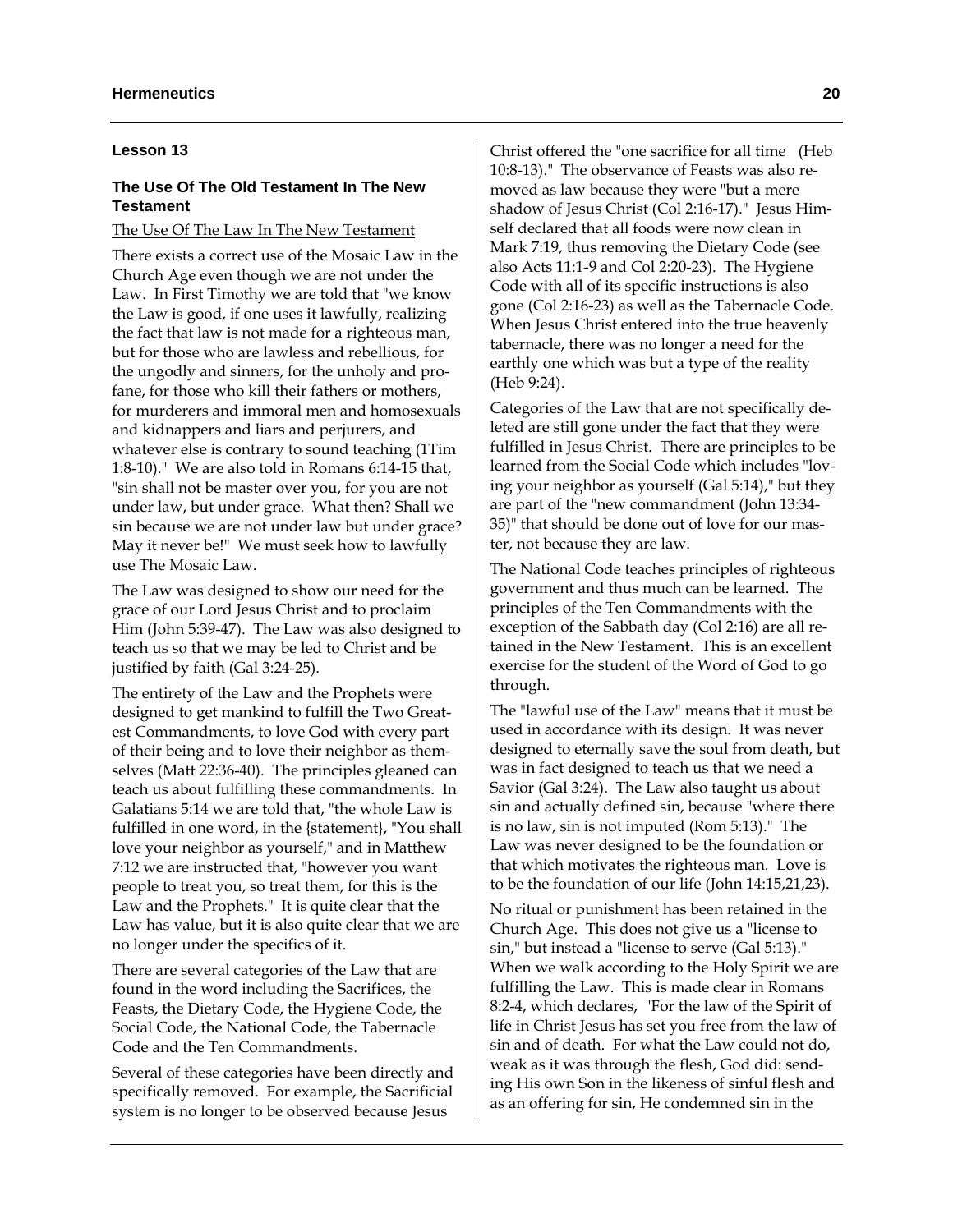flesh, in order that the requirement of the Law might be fulfilled in us, who do not walk according to the flesh, but according to the Spirit."

# Hermeneutics Of Old Testament Quotations

The first thing that we must determine in an examination of an Old Testament quotation found in the New Testament is whether or not it is an exact quotation from the Old Testament or if it is quoted from the Septuagint (The Greek translation of the Hebrew Old Testament, also seen as the "LXX"). We must also realize that the quotation could be a paraphrase. In short, this means we must determine if there are any differences in the New Testament quotation from the original Old Testament Scripture.

The next step we must take is to note the context of the cited passage. From this we can determine whether the New Testament quotation interprets the Old Testament passage, is an application of the passage or simply an illustration.

If the Septuagint is quoted, Inspiration guarantees that the Septuagint translation is correct for the quoted portion of Scripture, but it does *not* mean the Septuagint was inspired at that point.

Paraphrases refer to legitimate applications of the Old Testament passage and may or may not be the interpretation of it.

# **For Personal Study**

- 1. What New Testament Passage Tells Us That There Is A "Lawful" Use Of The Law?
- 2. Why Was The Law Designed And What Are The Proof Texts?
- 3. Find The Ten Commandments In The New Testament.
- 4. What Is The "Lawful Use Of The Law."
- 5. What May We Find In A New Testament Quotation Of An Old Testament Passage?

# **Lesson 14**

# **The Hermeneutics Of Logic**

Logic is by definition the rules of noncontradiction and correct reasoning. Even though attempts to use logic throughout the history of the church have gotten people into trouble and caused divisions, nevertheless, it is a valuable tool for our understanding.

Deductive Reasoning occurs when a necessary conclusion is drawn from one or more statements. For the conclusion to be correct, both of the statements have to be correct. For example, from the statements, "All life requires water," and "There is no water on the moon," one can deduct that, "there is no life on the moon." The truth of the deductive conclusion depends on the truth of the statements from which it is drawn. A deduction can prove only that  $\underline{\text{if}}$  certain things are true, then certain things will follow.

Inductive Reasoning involves the observance of all possible cases and then assumes it is true in the other cases that have not been tested. Needless to say, this type of reasoning is much less certain than deductive reasoning. For example, the observation that heat expands iron, gold and platinum might lead one to believe that heat expands all metals. Each metal must be tested though in order to be certain.

The expression of a logical argument in a formal way is called a "Syllogism." Logic is divided into Concepts, Propositions and Arguments.

Defined words are used to define a concept. Concepts are derived by words that are used to form further definitions. Propositions declare what we intend to prove or disprove. They are statements that our concepts exist in a certain way. Propositions must be stated in terms of true or false. Commands, exclamations and questions do not and cannot express propositions. Propositions are concerned with the relationship between concepts. They can be wrong either by designation or they can ascribe to the subject what does not belong to the subject. For example, to say that, "World War II killed 300 million people," and then try and to make a deduction from a comparison with the statement that, "Noah took two of each animal into the ark," will not be fruitful. Both statements may be correct but have no connection to each other. We can compare propositions only when they contain the same words.

Any inferences that we draw from a proposition can be valid only if the proposition is true. If we consider the proposition, "All snakes are poisonous," there are other inferences we can consider such as, "No snakes are poisonous," "Some snakes